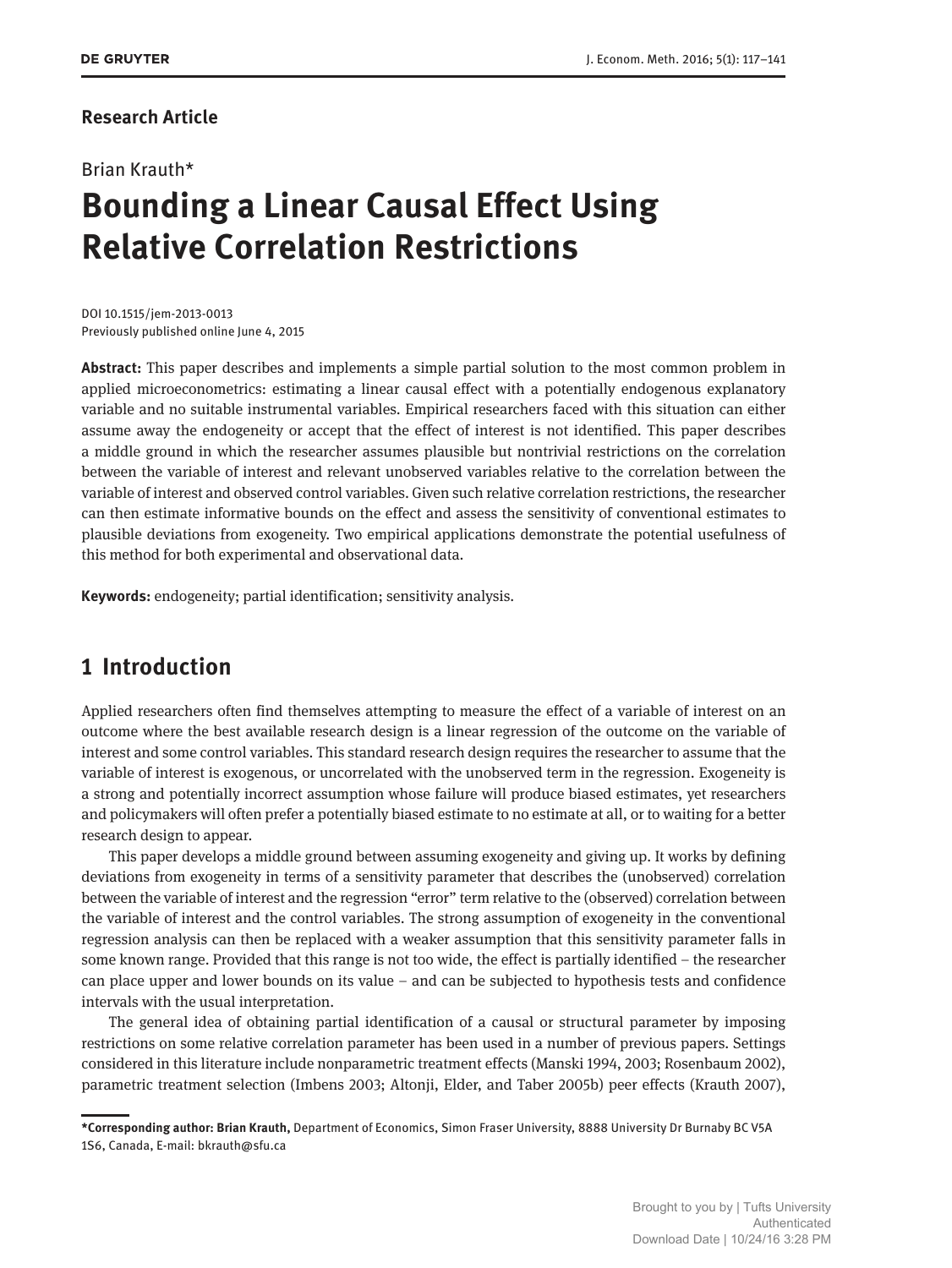linear regression (Altonji, Elder, and Taber 2005a), instrumental variables (Altonji, Elder, and Taber 2005a; Conley, Hansen, and Rossi 2012; Kraay 2012; Nevo and Rosen 2012), and simultaneous equations (Lewbel 2012). The primary contribution of this paper is threefold. First, it enables the construction of bounds on the true effect under any restriction on the sensitivity parameter, rather than just point estimates for a single value of this parameter. This is important in applied work because the bounds can potentially change dramatically with small changes in the sensitivity parameter. Second, it applies an explicit partial identification framework to sensitivity analysis in the linear regression setting. This framework clarifies several issues of identification and inference. For example, it enables the construction of Imbens and Manski (2004) confidence intervals for partially identified parameters. Finally, the paper shows two example applications that demonstrate the methodology's potential to extract useful new information from data.

The first application is to a field experiment (Krueger 1999) in which there are small deviations from pure random assignment. The second application is to an observational study (Bleakley 2010b) in which the claim of exogeneity is more controversial. I find that the experimental study is substantially more robust than the observational study. In particular, Krueger's estimate of the effect of smaller classes on kindergarten test scores has narrow bounds and remains statistically significant even when the correlation between class size and unobservables is several times as large as the correlation observed between class size and the observed control variables. In contrast, the bounds on Bleakley's estimate of the effect of malaria on labour productivity are wide and include zero if the correlation between malaria and unobservables is as much as 30% of the correlation between malaria and the observed control variables. These findings are entirely based on patterns in the data, but correspond to what we would expect given knowledge of each study's research design. The results thus provide some evidence of this method's potential to generate an informative sensitivity analysis.

## **1.1 Related Literature**

Empirical researchers in economics have long augmented their main results with some form of informal sensitivity analysis. Leamer (1978) was an early and forceful proponent of formalizing and expanding the use of sensitivity analysis in parametric models, and developed Bayesian-influenced methods for systematic sensitivity analysis of measurement error (Klepper and Leamer 1984), model selection (Leamer 1978), and other common empirical problems. Manski (1994, 2003) adopts a mostly nonparametric approach, and recasts sensitivity analysis as estimation under assumptions that yield only partial identification of the parameter or estimand of interest. Manski's research has also inspired an extensive theoretical literature on inference under partial identification.

The particular type of sensitivity parameter used in this paper is similar in spirit to those seen in a number of recent papers, in that it restricts the unmeasurable deviation from conditional exogeneity in terms that are relative to some related measurable quantity. Rosenbaum (2002) develops a treatment-effects framework in which there is an unobserved binary variable affecting both outcomes and selection into treatment. Rosenbaum's sensitivity parameter is defined as the maximum odds ratio of (unobserved) treatment probabilities among pairs of cases that have been matched on observed characteristics. Imbens (2003) considers a parametric treatment effects model and uses as a sensitivity parameter the proportion of otherwise unexplained variation in the outcome that could be explained by the unobserved term in the treatment selection equation. Altonji, Elder, and Taber (2005b) consider a bivariate probit model where the cross-equation correlation of unobservable terms is proportional to the correlation in observable terms. Krauth (2007) considers a multipleequation probit peer effects model in which the within-group correlation in unobservables is proportional to the within-group correlation in observables. Lewbel (2012) exploits a cross-equation covariance restriction to bound the parameters of a heteroskedastic simultaneous equations model without using instruments. Kreider and Hill (2009) and Kreider (2010) provide sensitivity analysis for treatment effects when treatment is subject to classification error. Conley, Hansen and Rossi (2012), Nevo and Rosen (2012) and Kraay (2012) develop tools for sensitivity analysis of instrumental variables regression in which the conventional IV exclusion restriction is "almost" true.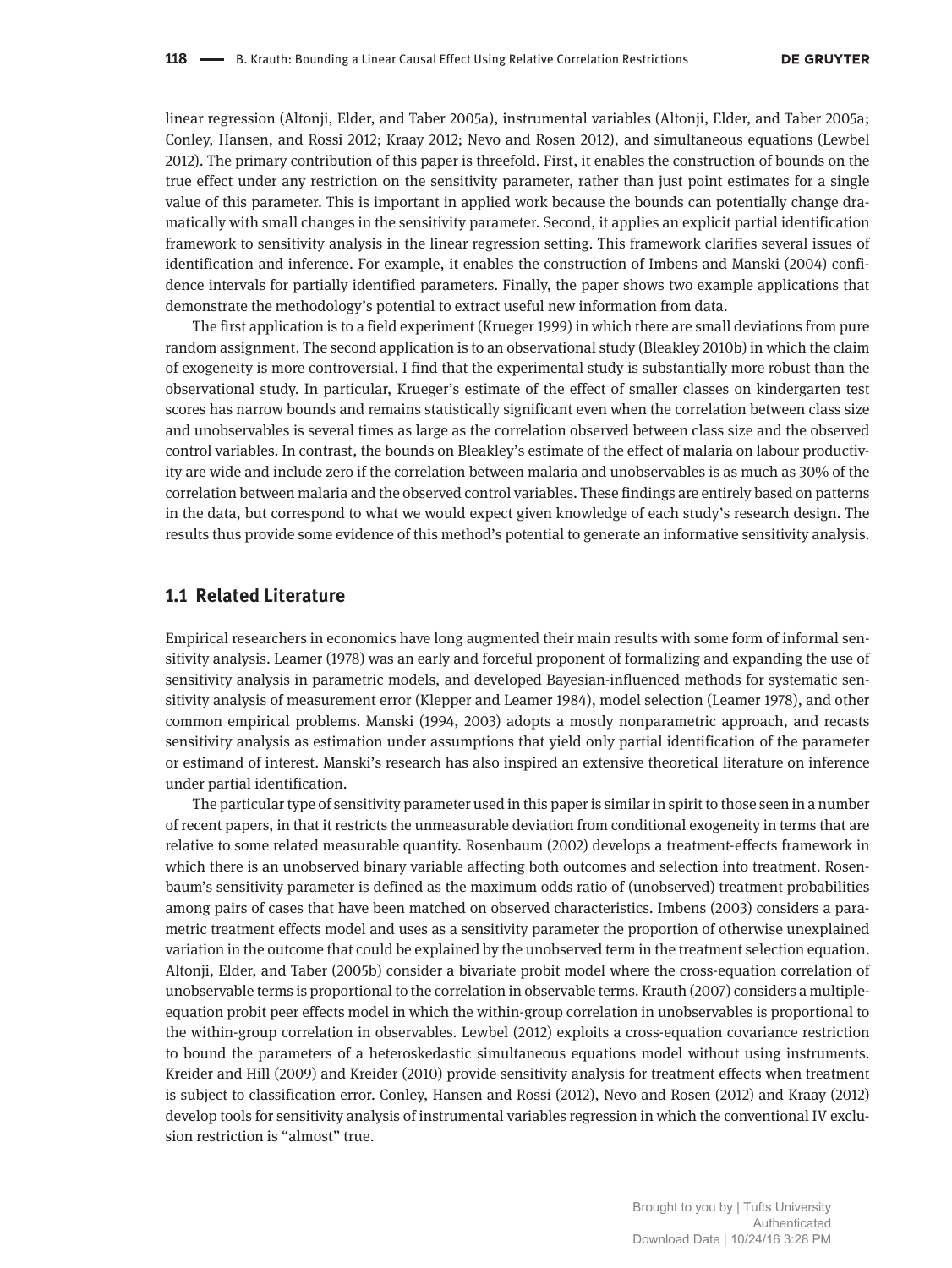The most closely related papers are Altonji, Elder, and Taber (2005a) and Oster (2014) Altonji et al. (AET) propose an estimator of the bias in OLS or 2SLS estimation when the relationship between the variable of interest (for OLS) or its instrument (for IV) and unobservables is proportional to the relationship between that variable and the other observables. There are several important differences between the estimator in their paper and the one presented here. First, the relationship in AET is parameterized in terms of a ratio of linear projection coefficients, where the relationship here is parameterized as a ratio of correlations. The choice of parameterization is a matter of convenience here as there is a simple proportional relationship between these two ratios. Second, AET perform two calculations: a point estimate or bias correction under the assumption that the ratio of linear projection coefficients is exactly one, and a point estimate of the ratio under the null of no effect. In contrast, the approach described here allows both estimation of bounds and construction of Imbens and Manski (2004) confidence intervals under any assumption about the possible range of values for the sensitivity parameter. Oster (2014) proposes an extension of AET's model in which unexplained variation in the outcome can be divided up into variation that could be explained by unobserved variables, and variation that is purely idiosyncratic (e.g., classical measurement error) and can be treated as truly exogenous. The model is then parameterized in terms of two sensitivity parameters: the proportional selection parameter as in AET ( $\tilde{\delta}$ ), and the R<sup>2</sup> from the regression of the outcome on all non-idiosyncratic variables (*R*max ). Oster then uses results from several random-assignment studies to suggest an empirically plausible rule for setting  $\tilde{\delta}$  and  $R_{\text{max}}$ . This approach has the advantage of providing a more empirically-grounded basis for setting appropriate values of the sensitivity parameters, at a cost of added complexity since there are two sensitivity parameters rather than one. In contrast to AET, Oster explicitly treats the resulting estimates as bounds on partially identified parameters, but does not take the additional step of developing inference procedures as done in this paper.

# **2 Overview**

Consider an empirical researcher who is estimating a model of the form:

$$
y = x\beta_x + c\beta_c + \varepsilon \tag{1}
$$

where *y* is an outcome variable of interest, *x* is an explanatory variable of interest, and **c** is a vector of control variables. The researcher wishes to estimate  $\beta_x$ , which is interpreted as the effect of *x* on *y*. The control variables are treated as exogenous:1

$$
corr(\mathbf{c}, \varepsilon) = 0 \tag{2}
$$

but the variable of interest *x* is potentially correlated with  $\varepsilon$ . In the absence of a suitable instrument for *x*, the researcher's only conventional option is to assume that the explanatory variable of interest is also exogenous [i.e.,  $\text{corr}(x, \varepsilon) = 0$ ] and estimate the model by OLS, or to accept that the effect of interest is not identified.

The middle-ground alternative developed in this paper is to define a *relative correlation* parameter λ that satisfies:

$$
corr(x, \varepsilon) = \lambda corr(x, \mathbf{c}\beta_c)
$$
 (3)

and thus describes the correlation between the variable of interest and unobservables relative to the correlation between the variable of interest and a particular index of the observed control variables. The choice of index is entirely a matter of convenience, as another index would just imply a different value of  $\lambda$ . The particular index used in this paper weights elements of **c** based on their statistical relationship with the outcome variable (the corresponding elements of  $\beta_c$ ), and has the useful property of invariance to arbitrary linear

**<sup>1</sup>** As long as no causal interpretation is imposed on β*<sup>c</sup>* , it can be defined so that **c** is exogenous by construction. However, this means that when referring to variation in  $\varepsilon$  as variation in "unobservables" we really mean the portion of variation in unobservables that is orthogonal to variation in observables. When β*<sup>c</sup>* is given a causal interpretation, exogeneity of **c** is a nontrivial assumption.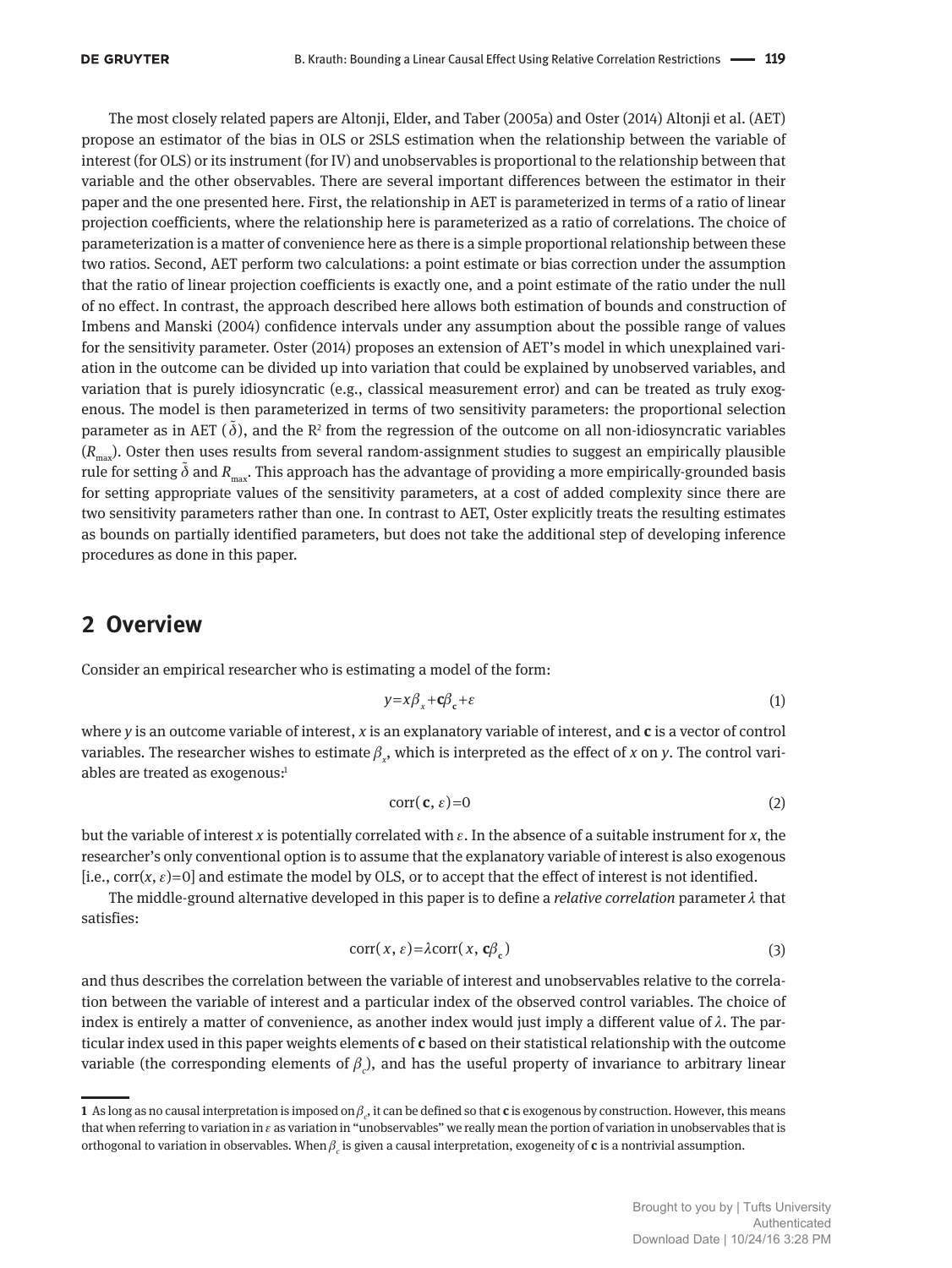transformations of **c**. Alternative indices that use factor analysis or similar dimension reduction techniques can be easily accommodated in the framework developed here.

On its own, equation (3) imposes almost no restrictions on corr( $x, \varepsilon$ ) and can be interpreted merely as a definition for  $\lambda$ . Without further restrictions, the model parameters are not identified. While the conventional exogeneity assumption  $(\lambda=0)$  is sufficient for point identification and consistent estimation by OLS, this paper considers a weaker *relative correlation restriction* (RCR) of the form:

$$
\lambda^L \leq \lambda \leq \lambda^H \tag{4}
$$

for some particular  $\lambda^L$  and  $\lambda^H$ . Given a sufficiently strong restriction, it is possible to estimate bounds on  $\beta_x$ as well as conduct hypothesis tests and construct confidence intervals. Alternatively,  $\lambda$  could be used as a sensitivity parameter for the OLS estimates. That is, a researcher could estimate  $\beta_{\rm x}$  by OLS, and then estimate the smallest value of  $\lambda$  that implies the OLS estimate is not robust (either in the sense that the bounds contain zero or in the sense that the confidence interval contains zero). Both of these approaches are demonstrated in the empirical examples in Section 5.

The usefulness of this model rests on the idea that a researcher can impose plausible *a priori* bounds on λ. This in turn requires that the magnitude and sign of the correlation between *x* and  ${\sf c}\beta_{\rm c}$  provides at least some information about the magnitude and sign of the correlation between *x* and ε. For example, the restriction –1 ≤ λ ≤ 1 would imply that the correlation between the explanatory variable of interest is no more correlated with unobservables than it is with the observable control variables, while the restriction  $0 \le \lambda \le 1$  would imply the additional assumption that the two correlations have the same sign.

It is common practice in applied work to use patterns in observed explanatory variables as evidence in favor of ultimately untestable assumptions about unobserved variables. Papers using an experimental design, including the Krueger (1999) study used as an example application in Section 5.1, usually include a table showing that observed pre-treatment variables are roughly balanced between treatment and control groups, and interpret this balance as evidence for the balance in unobserved covariates that is required for identification. Observational studies using control variables, including the Bleakley (2010b) study used as an example application in Section 5.2, often report a simple regression, a "preferred specification" that includes the researcher's preferred control variables, and then some "robustness check" specifications that include additional control variables. The researcher then shows that the estimated effect changes substantially from the simple regression to the preferred specification, but does not change much between the preferred specification and the robustness checks. This is then used to argue that the identification problem has been solved, i.e., the researcher has found the exact set of control variables such that the remaining omitted variables are uncorrelated with the explanatory variable of interest. In other words, it is common in both experimental and observational studies to informally use low correlation between the explanatory variable of interest and some control variables as evidence in support of the identifying assumption of zero correlation between the explanatory variable of interest and the regression error term. This inference is usually implicit, and takes an "all or nothing" form: if the observed correlation is low enough, then it is assumed that the unobserved correlation can be taken as exactly zero. By making this inference explicit, this implicit decision rule can be replaced with a more plausible one: a low observable correlation suggests a low (but not necessarily zero) unobservable correlation, while a higher observable correlation suggests a higher unobservable correlation.

While the approach presented here emphasizes calculating bounds under multiple plausible assumptions on the sensitivity parameters, other work has suggested attention to particular assumptions. Altonji, Elder, and Taber (2005a,b) argue in favor of a particular assumption which they call "equal selection on observables and unobservables" as providing an upper bound on the bias from OLS/2SLS. The argument takes the form of an explicit formal model with outcome and selection equations in which a large set of observed variables are selected randomly from a much larger set of possible variables. As a result of this random selection, the observed variables and unobserved variables (once normalized by their coefficients in the outcome equation) are likely to have similar coefficients in the selection equation, with equality in the limit as one adds variables. The bias estimated under the assumption of equal selection can be considered an upper bound if observed variables are selected specifically because of their potential to reduce bias in the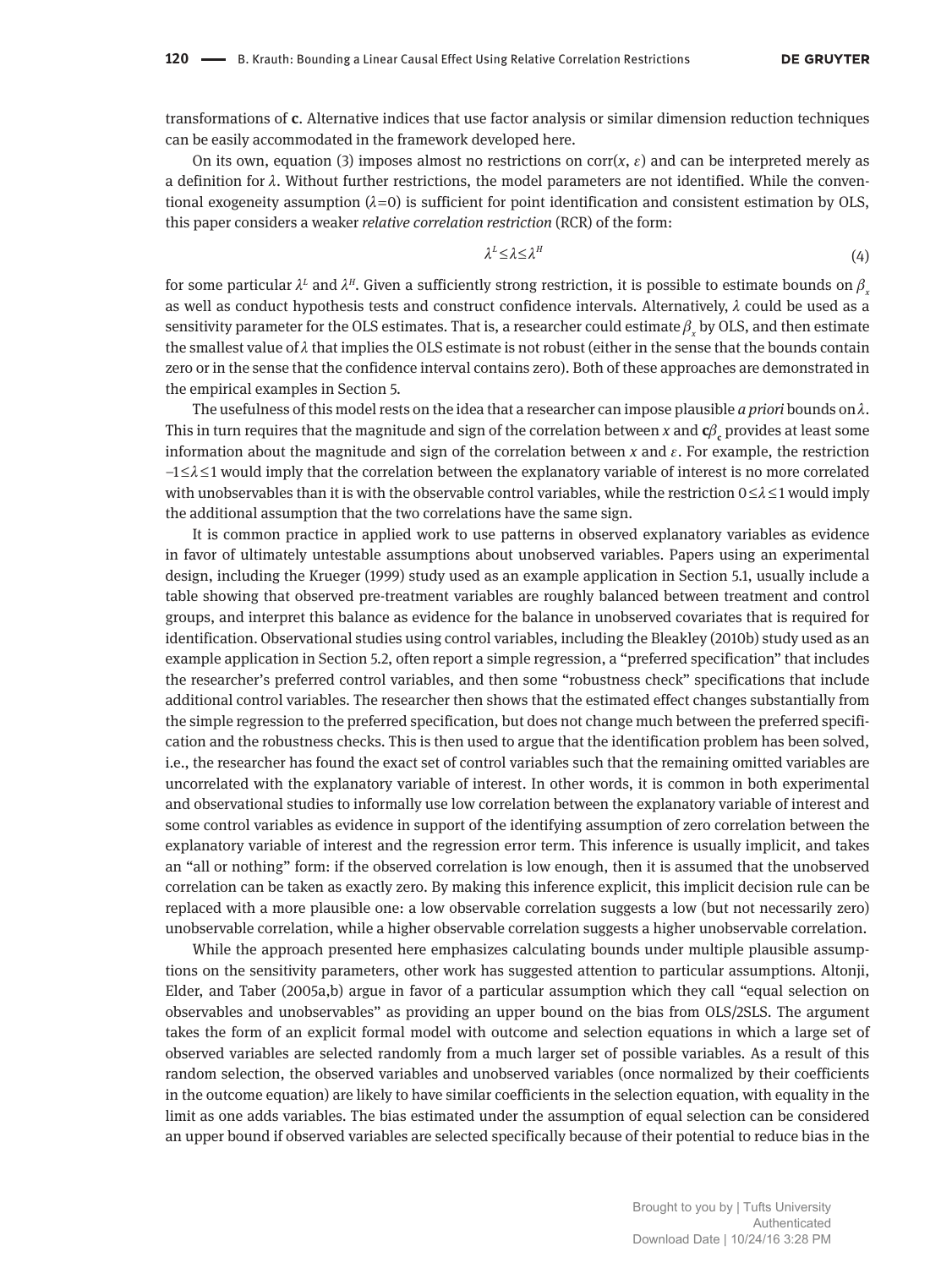OLS/2SLS estimates. The equal selection condition in Altonji, Elder, and Taber's model is analogous but not identical to the restriction of equal corrrelation  $(\lambda=1)$  in the model presented here. Oster (2014) takes Altonji, Elder, and Taber's argument further by noting that some fraction of variation in outcomes is truly idiosyncratic (for example, classical measurement error), and so the bound can further be narrowed by imposing an empirically plausible upper bound on the  $R<sup>2</sup>$  from the regression of the outcome on both the observed and non-idiosyncratic unobserved variables.

Section 3 below describes the model more precisely and develops estimation and inference methods. In the interest of space, tractability and clarity the model is kept simple: the variable of interest is assumed to have a constant linear effect on the outcome variable, and is a scalar. These simplifications can be relaxed. Section 4.2 extends the analysis to cover heterogeneous effects. The other simplifications can also be relaxed, but doing so is beyond the scope of this paper. Nonlinear effects have been addressed by previous authors (Altonji, Elder, and Taber 2005b; Krauth 2007), and require much more detailed parametric restrictions on the relationships among model variables. The case where *x* is a *k*-vector can in principle be handled by making λ a *k*-vector as well, and is left for future research.

# **3 Detailed Methodology**

## **3.1 Model**

Let **d**≡[*y x* **c**], where *y* is a scalar outcome, *x* is a scalar explanatory variable of interest, and **c** is a *k*-length row vector of additional control variables including an intercept. The causal model is:

$$
Assumption 1: y = y(x) = x\beta_x + u
$$

where the random function  $y(\cdot)$  is a potential outcome function giving the outcome associated with each possible value of *x*, the parameter of interest  $\beta_x$  represents the effect of *x* on *y*, and the unobserved random variable *u* represents the effect of all other factors. These other factors are not affected by *x* but may be correlated with it. Section 4.2 considers an extension in which the effect of *x* on *y* is heterogeneous across individuals.

The control variables in **c** are of interest primarily as an aid to identification of  $\beta_x$ , and so are not included explicitly in the structural model. They may or may not have a direct effect on *y*, and that effect may or may not be linear. Let  $u^p = c\beta_c$  be the best linear predictor of *u* given **c**, i.e.:

$$
\beta_{\mathbf{c}} \equiv E(\mathbf{c}'\mathbf{c})^{-1} E(\mathbf{c}'u) \n= E(\mathbf{c}'\mathbf{c})^{-1} E(\mathbf{c}'y) - \beta_{x} E(\mathbf{c}'\mathbf{c})^{-1} E(\mathbf{c}'x) \n\frac{\mathbf{c}\beta_{\mathbf{c}}}{u^{p}} = \frac{\mathbf{c}E(\mathbf{c}'\mathbf{c})^{-1} E(\mathbf{c}'y)}{y^{p}} - \beta_{x} \frac{\mathbf{c}E(\mathbf{c}'\mathbf{c})^{-1} E(\mathbf{c}'x)}{x^{p}}
$$
\n(5)

(where  $y^p$  and  $x^p$  are the best linear predictors of *y* and *x*, respectively, given **c**) and let  $\varepsilon$  be the corresponding residual:

$$
\varepsilon = u - c\beta_c \tag{6}
$$

Note that these are just definitions and that  $\beta_c$  has no particular causal interpretation. Putting (5) and (6) together, we get:

$$
y = x\beta_x + c\beta_c + \varepsilon \quad \text{where } E(c'\varepsilon) = 0 \tag{7}
$$

which looks like the usual OLS regression equation, but is missing the necessary assumption that *E*(*x*ε) = 0, or equivalently that  $corr(x, \varepsilon) = 0$ .

That assumption is replaced by a weaker relative correlation restriction, which is defined as a nonempty and closed interval  $\Lambda$  that is known by the econometrician to satisfy: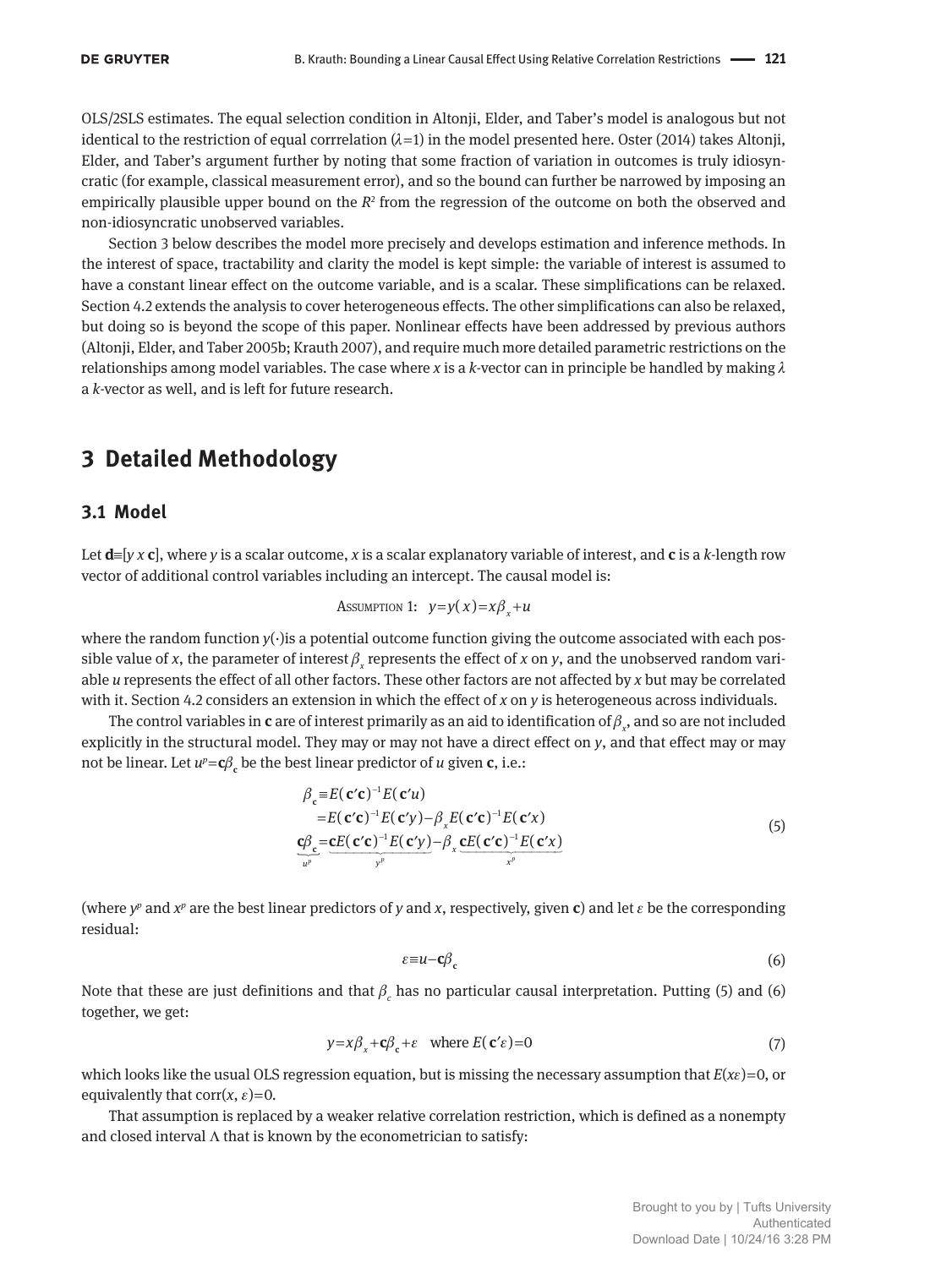**DE GRUYTER** 

Assumption 2: 
$$
\text{cov}(x, \varepsilon) \sqrt{\text{var}(\mathbf{c}\beta_{\mathbf{c}})} = \lambda \text{cov}(x, \mathbf{c}\beta_{\mathbf{c}}) \sqrt{\text{var}(\varepsilon)}
$$
for some  $\lambda \in \Lambda$ 

Assumption 2 is written in a somewhat nonintuitive fashion to allow maximum generality. In the usual case where  $cov(x, c\beta_c)$  and  $var(\varepsilon)$  are both nonzero and  $\Lambda$  is the finite interval  $[\lambda^L, \lambda^H]$ , Assumption 2 simplifies to:

$$
\lambda^{L} \leq \underbrace{\frac{\text{corr}(x, \varepsilon)}{\text{corr}(x, \mathbf{c}\beta_{\mathbf{c}})}}_{\lambda} \leq \lambda^{H}
$$
\n(8)

That is, we are assuming that the correlation of the variable of interest  $(x)$  with unobservables  $(\varepsilon)$  relative to lts correlation with observables (**c**β<sub>c</sub>) can be restricted to lie within some known range (Λ).

The data takes the form of a sample of size *n* on **d** that can be used to construct a consistent and asymptotically normal estimator  $\hat{m}_{n}^{\phantom{\dag}}$  of its first two moments. That is, let:

$$
m_0 = \text{vech}(E(\mathbf{d'd}))
$$

where vech( $\cdot$ ) is the half-vectorization function (i.e., given a symmetric matrix it returns a column vector of its unique elements). We assume that our estimator of  $m_{_0}$  satisfies:

Assumption 3: 
$$
\sqrt{n}(\hat{m}_n - m_0) \xrightarrow{D} N(0, \Sigma)
$$

where: Since  $m_{_0}$  is just a vector of expected values, Assumption 3 is satisfied in a random sample by the corresponding sample average  $\hat{m}_{n}$ =vech  $\left(\frac{1}{n}\sum_{i=1}^{n}$  $\hat{m}_{n}$ =vech  $\left(\frac{1}{n}\sum_{i=1}^{n}\mathbf{d}'_{i}\mathbf{d}_{i}\right)$ .  $\hat{m}_n =$ vech  $\left(\frac{1}{n}\sum_{i=1}^n \mathbf{d}_i^{\prime}\mathbf{d}_i\right)$  $=$ vech  $\left(\frac{1}{n}\sum_{i=1}^{n}d'_{i}d_{i}\right)$ 

Finally, a few convenient and easily-verified conditions are imposed on  $m_{\rm o}$ . First, all variables exhibit nontrivial variation:

```
ASSUMPTION 4: E(\, \mathbf{d}'\mathbf{d}) is finite and positive definite
```
Positive-definiteness of  $E(\mathbf{d}'\mathbf{d})$  is easily verified in data, and guarantees for example that  $\beta_c$  is welldefined. Next, at least one of the control variables is useful in forecasting *y*:

Assumption 5: 
$$
var(y^p) > 0
$$

Assumption 5 can be tested by an ordinary coefficient significance test.

The final assumption, made primarily for convenience, is that at least one of the control variables is useful in forecasting *x*:

```
Assumption 6: var(x^p) > 0
```
Assumption 6 is also easily testable, and simplifies the description of the estimation method and its properties in the remainder of this section. Section 4.1 relaxes this assumption and shows that the key properties of the estimation method are unaffected.

## **3.2 Identification**

In general, it is not possible in this setting to identify the true value of  $\beta_{_\chi}$ , but it is possible to identify a nontrivial set  $B_x$  that must contain  $\beta_x$ . This set is known as the *identified set* for the true effect, and includes ordinary point identification  $(B_x = \{\beta_x\})$ , partial identification  $(B_x \subsetneq \mathbb{R})$ , and nonidentification  $(B_x = \mathbb{R})$  as special cases. This section characterizes the identified set.

First, note that the linear structure of the model implies that identification can be discussed entirely in terms of the relative correlation restriction  $\Lambda$  and the vector of second moments  $m_o$ . Estimation will then be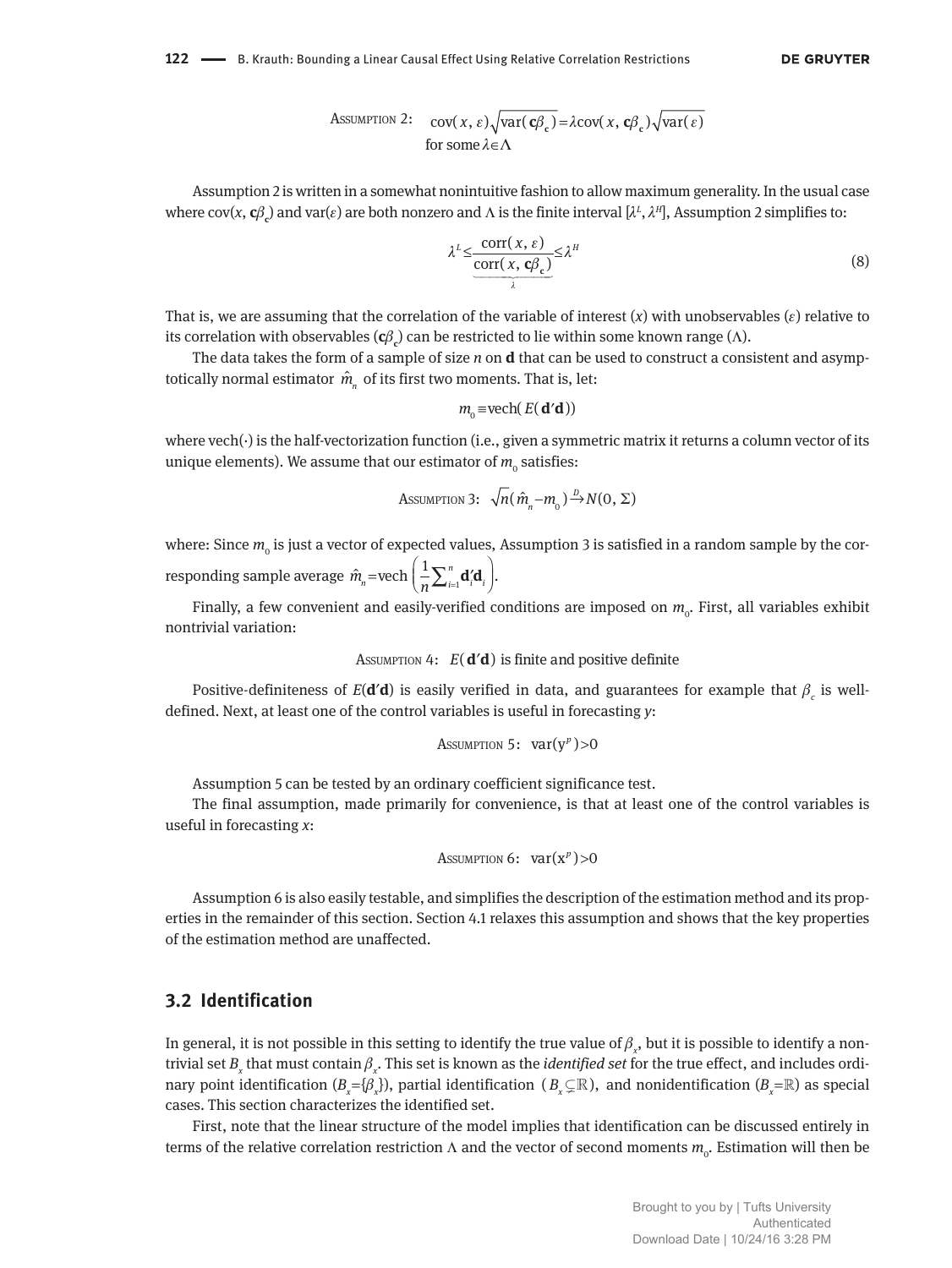based on a plug-in estimator that substitutes  $\, \hat{m}^{}_{n} \,$  for the unknown  $m^{}_{\rm o}$ . Let an *allowable second moment vector* be defined as an arbitrary vector  $m$  the same length as  $m_{_0}$  such that:

$$
E_m(\mathbf{d'}\mathbf{d})
$$
 is finite and positive definite (9)

$$
\text{var}_{m}(y^{p}) > 0 \tag{10}
$$

$$
\text{var}_{m}(x^{p})>0\tag{11}
$$

where the subscript *m* indicates that the expected values in question are calculated as if the unknown vector of second moments  $m_0$  were equal to  $m$  (i.e.,  $E_m(\mathbf{d'}\mathbf{d}) =$ vech<sup>-1</sup>( $m$ )). This notation will be useful in describing estimators for the parameters of interest that are based on  $\hat{m}_n$ , which in a sufficiently large sample will be close to  $m_{_0}$  but not identical. The model's assumptions described in Section 3.1 imply that  $m_{_0}$  satisfies (9)–(11) and is thus an allowable second moment vector. Since *E<sup>m</sup>* (**d**′**d**) is a continuous function of *m*, these conditions are also satisfied by any *m* sufficiently close to  $m_o$ . This will in turn imply that since  $\hat{m}_n \xrightarrow{p} m_o$ , the probability that  $\hat{m}$ <sub>n</sub> satisfies these conditions will be going to one as *n* goes to infinity.

Next, note that both  $\beta_{\mathfrak{c}}$  and  $\lambda$  would be identified if  $\beta_{\chi}$  were known. Ignoring for the moment the possibility of singular matrices or division by zero, let:

$$
\beta_{\mathbf{c}}(b_x; m) \equiv E_m(\mathbf{c}'\mathbf{c})^{-1} E_m(\mathbf{c}'y) - b_x E_m(\mathbf{c}'\mathbf{c})^{-1} E_m(\mathbf{c}'x)
$$
\n(12)

and:

$$
\lambda(b_x; m) \equiv \frac{\text{corr}_m(x, y - b_x x - \mathbf{c} \beta_c(b_x; m))}{\text{corr}_m(x, \mathbf{c} \beta_c(b_x; m))}
$$
(13)

Equations (12) and (13) can be used to express the unknown parameters  $\beta_c$  and  $\lambda$  as known functions of the unknown structural parameter and vector of second moments, i.e.:  $\beta_c = \beta_c(\beta_x; m_o)$  and  $\lambda = \lambda (\beta_x; m_o)$ .

Finally, let  $B_x(\Lambda; m)$  be defined as the set of all  $b_x$  satisfying:

$$
\begin{aligned} \text{cov}_{m}(x, y - b_{x}x - \mathbf{c}\beta_{\mathbf{c}}(b_{x}; m)) \sqrt{\text{var}_{m}(\mathbf{c}\beta_{\mathbf{c}}(b_{x}; m))} \\ = \lambda \text{cov}_{m}(x, \mathbf{c}\beta_{\mathbf{c}}(b_{x}; m)) \sqrt{\text{var}_{m}(y - b_{x}x - \mathbf{c}\beta_{\mathbf{c}}(b_{x}; m))} \end{aligned} \tag{14}
$$

for some  $λ ∈ Λ$ . By construction,  $B_x(Λ; m_0)$  is the identified set for the true effect. It will usually be more convenient to work with its upper and lower bounds:

$$
\beta_x^L(\Lambda; m) = \inf B_x(\Lambda; m) \tag{15}
$$

$$
\beta_x^H(\Lambda; m) = \sup B_x(\Lambda; m) \tag{16}
$$

The identified set is not always convex, so these bounds are not necessarily sharp.

Figure 1 shows a typical example of what the  $\lambda(b_x;m)$  function looks like, while Proposition 1 below describes its most important features more formally.

**Proposition 1 [Properties of** λ**(·)]** *Let m satisfy* (*9*)*–*(*11*)*. Then the function* λ(.; *m*) *has the following properties:* 1.  $\lambda(b_x; m)$  *exists and is differentiable for all*  $b_x \neq \beta_x^{\infty}(m)$ , *where:* 

$$
\beta_x^{\infty}(m) \equiv \frac{\text{cov}_m(x^p, y^p)}{\text{var}_m(x^p)}
$$

2. *Let:*

$$
\lambda^{\infty}(m) \equiv \sqrt{\frac{\text{var}_{m}(x)}{\text{var}_{m}(x^{p})} - 1}
$$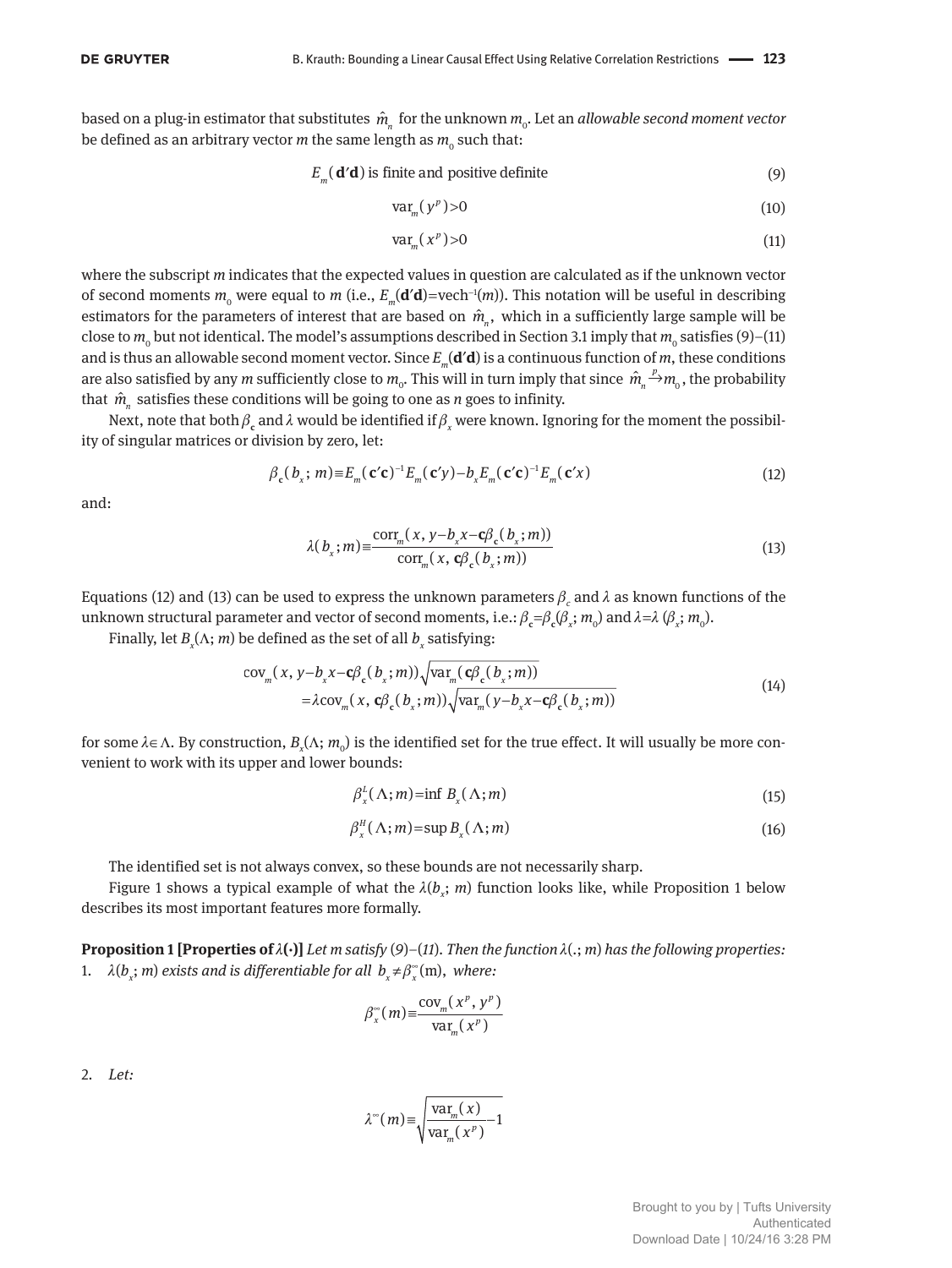

#### **Figure 1:** A Typical  $\lambda(b_x; m)$ .

In general, the function exists and is differentiable in  $b_x$  everywhere but at  $\beta_x^{\infty}$  [the value of  $b_x$  at which corr(x,  ${\bf c}\beta_c(b_x)$ )=0]. Its limit as  $b_x$  approaches positive or negative infinity is  $\lambda^\infty$ . Near  $\beta^\infty_x$  the function goes towards positive or negative infinity. Both  $\beta^\infty_x$  and  $λ$ ≈ are easily identified from the data. Given the relative correlation restriction Λ=[λ<sup>ι</sup>, λ<sup>μ</sup>], the bounds [ $β'_x, β''_x$ ] can be found by inverting λ(*b<sup>x</sup>* ; *m*).

*Then*  $λ<sup>∞</sup>(m) ≥ 0$  *and*:

$$
\lim_{b_x \to \infty} \lambda(b_x; m) = \lim_{b_x \to \infty} \lambda(b_x; m) = \lambda^{\infty}(m)
$$

3. *For any* λ*≠*λ ∞ (*m*) *there exists at least one b<sup>x</sup> satisfying* (14).

4. *Let:*

$$
\tilde{B}(\Lambda; m) = \{b_x; \lambda(b_x; m) \in \Lambda\}
$$

*Then:*

$$
\tilde{B}(\Lambda; m) \subset B_{\mathfrak{X}}(\Lambda; m) \subset \tilde{B}(\Lambda; m) \cup \{ \beta_{\mathfrak{X}}^{\infty}(m) \}
$$

**Proof:** See Appendix A.1.

Although  $\lambda(b_x; m)$  is continuous and differentiable for all  $b_x \neq \beta_x^*(m)$  it is not always monotonic and can contain local maxima or minima. This non-monotonicity implies that the correct bounds as defined in equations (15) and (16) are not necessarily equal to  $\inf(\{b:\lambda(b_x;m)\in\{\lambda^L,\lambda^H\}\})$  and  $\sup(\{b:\lambda(b_x;m)\in\{\lambda^L,\lambda^H\}\})$ . That is, the bounds cannot necessarily be constructed by just finding the point estimates associated with  $\lambda^L$  and  $\lambda^H$ . The estimation method described in Section 3.3 accounts for this issue and estimates the bounds as defined in equations (15) and (16).

Proposition 2 is the primary identification result of the paper, and describes conditions under which the identified set is both nonempty and bounded. Under these conditions, data can be used to estimate nontrivial bounds on the true effect.

 ${\bf Proposition~2}$  (Size of the identified set) *The identified set B<sub>x</sub>(Λ; m<sub>0</sub>) is nonempty and bounded if λ® (m<sub>0</sub>)∉ Λ.* 

**Proof:** See Appendix A.2.

## **3.3 Estimation**

The identified features of the model can be estimated by substituting  $\hat{m}^n_n$  for  $m^0$  in the quantities defined in Section 3.2. Let: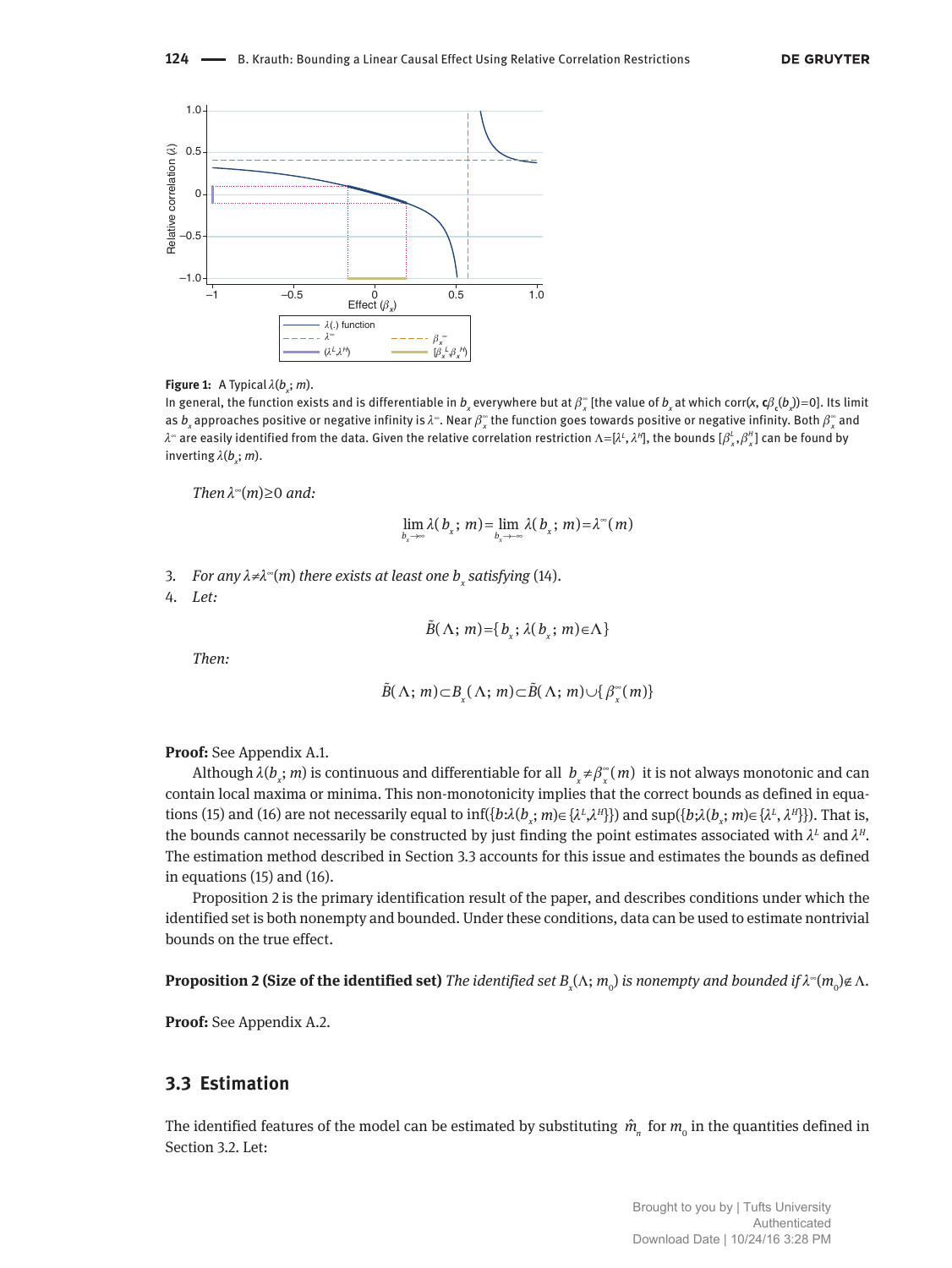$$
\hat{\lambda}(b_x) = \lambda(b_x; \hat{m}_n)
$$
\n
$$
\hat{\lambda}^* = \lambda^*(\hat{m}_n)
$$
\n
$$
\hat{\beta}_x^* = \beta_x^*(\hat{m}_n)
$$
\n
$$
\hat{\beta}^L(\Lambda) = \inf\{b_x : \lambda(b_x; \hat{m}_n) \in \Lambda\}
$$
\n
$$
\hat{\beta}^H(\Lambda) = \sup\{b_x : \lambda(b_x; \hat{m}_n) \in \Lambda\}
$$
\n(17)

An important complication in characterizing the asymptotic properties of these estimators is the possibility of nonidentification. That is, the estimated bounds should go to infinity when the identified set is unbounded. Proposition 3 below shows this to be the case.

**Proposition 3 (Consistency)** *The estimators defined in* (*17*) *are consistent. That is:*

$$
\hat{\beta}_x^{\infty} \stackrel{p}{\rightarrow} \beta_x^{\infty}(m_0)
$$
  

$$
\hat{\lambda}^{\infty} \stackrel{p}{\rightarrow} \lambda^{\infty}(m_0)
$$
  

$$
\hat{\lambda}(b_x) \stackrel{p}{\rightarrow} \lambda(b_x; m_0) \quad \text{for all } b_x \neq \beta_x^{\infty}(m_0)
$$

*If*  $B_x(\Lambda; m_0)$  is bounded then:

$$
\hat{\beta}^{L}(\Lambda)^{\frac{p}{2}}\beta_{x}^{L}(\Lambda; m_{0}) \quad \text{if } \frac{d\lambda(b_{x}; m_{0})}{db_{x}}|_{b_{x}=\beta_{x}^{L}(\Lambda; m_{0})} \neq 0
$$
\n
$$
\hat{\beta}^{H}(\Lambda)^{\frac{p}{2}}\beta_{x}^{H}(\Lambda; m_{0}) \quad \text{if } \frac{d\lambda(b_{x}; m_{0})}{db_{x}}|_{b_{x}=\beta_{x}^{H}(\Lambda; m_{0})} \neq 0
$$

 $\int \frac{d}{dt}$  *and if*  $B_x(\Lambda; m_0) = \mathbb{R}$  *then for any B*:

$$
\lim_{n\to\infty}\Pr((\hat{\beta}^H(\Lambda)\gt{B})=\lim_{n\to\infty}\Pr((\hat{\beta}^L(\Lambda)\lt{B})=1
$$

#### **Proof:** See Appendix A.3.

Note that consistency of  $\hat{\beta}^L(\Lambda)$  (for example) requires two conditions to be satisfied: that  $\beta_x^L(\Lambda; m_{_0}) \neq \beta_x^{\infty}(m_{_0})$  (guaranteeing existence of the derivative  $\partial \lambda(b_x; m)/\partial b_x$  when evaluated at  $\beta_x^L(\Lambda; m_{_0})$ and that  $\partial \lambda(b_x; m)/\partial b_x$  is nonzero when evaluated at  $\beta_x^L(\Lambda; m_0)$ . By analogy,  $\hat{\beta}^L(\Lambda)$  is likely to be a noisy estimator when either  $\beta_x^L(\Lambda; m_0)$  is close to  $\beta_x^{\infty}$  $\int_{\alpha}^{\infty}$  ( $m_0$ ), or when  $\lambda^{\infty}(m_0)$  is close to  $\Lambda$  (since result 2 of Proposition 1 implies that  $\partial \lambda(b_x; m)/\partial b_x \rightarrow 0$  as  $|b_x| \rightarrow \infty$ ).

## **3.4 Inference**

Hypothesis tests and confidence intervals can be constructed for partially identified parameters, with no change in interpretation.

A first step in developing inference is to obtain an asymptotic distribution for the estimators defined in equation (17). These estimators are in most cases differentiable functions of  $\hat{m}_n$ , so they will be asymptotically normal with a covariance matrix that can be obtained through straightforward application of the delta method. Proposition 4 below describes the asymptotic distribution for the bounds. This asymptotic distribution can be used to construct Wald-type hypothesis tests and confidence intervals for  $\beta_{x}$ **.**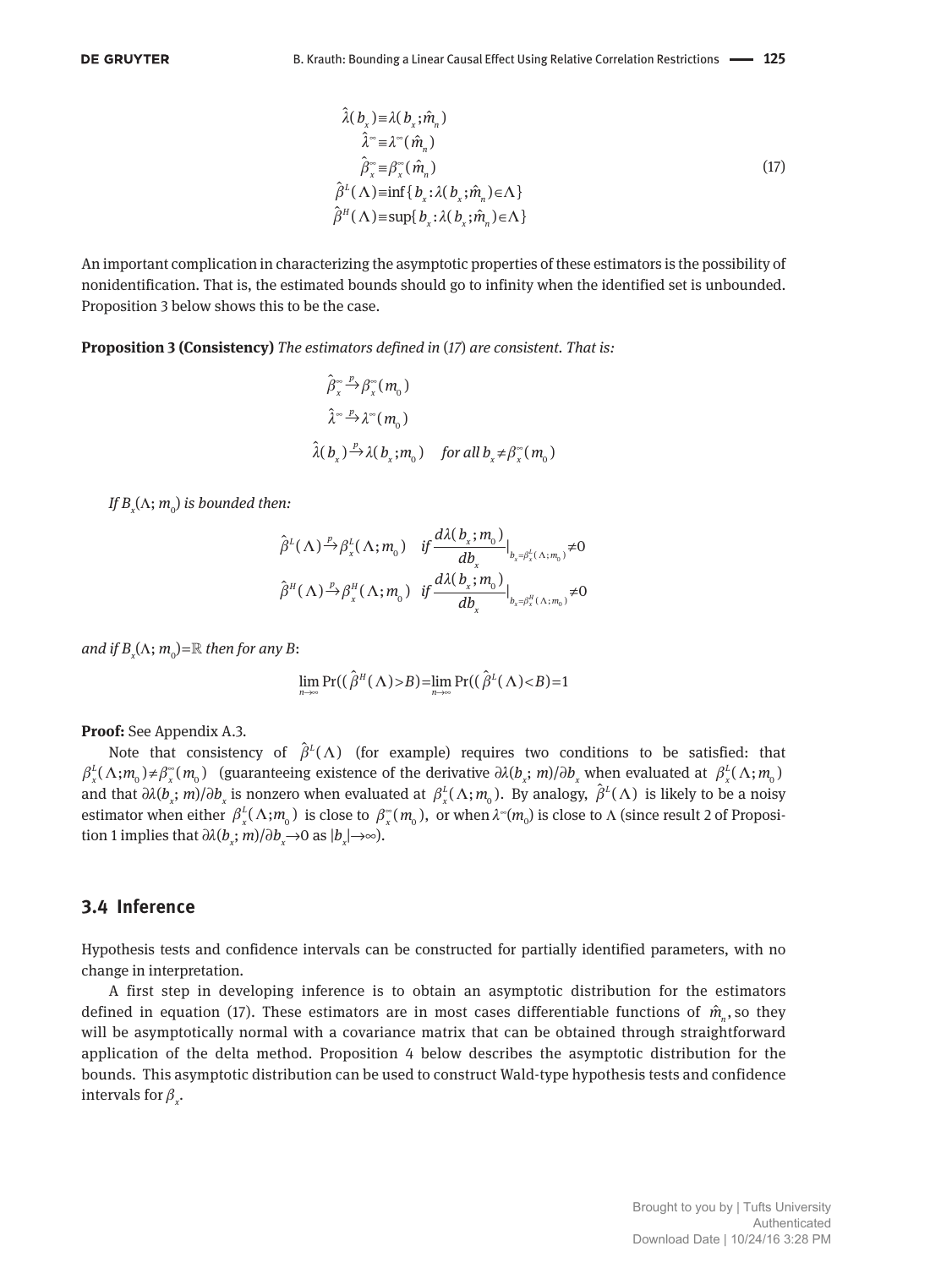**126 —** B. Krauth: Bounding a Linear Causal Effect Using Relative Correlation Restrictions

#### **Proposition 4 (Asymptotic distribution for estimated bounds)** *Let:*

$$
A = \begin{bmatrix} \nabla_m \lambda(b_x; m) \\ \nabla \lambda(b_x; m) / \partial b_x \big|_{b_x = \beta_x^L(\Lambda; m_0), m = m_0} \\ \nabla_m \lambda(b_x; m) \big|_{b_x = \beta_x^H(\Lambda; m_0), m = m_0} \n\end{bmatrix}
$$

where the row vector  $\nabla_{_{m}}\!\lambda(b_{_{\chi}},m)$  is the gradient of  $\lambda(b_{_{\chi}},m)$  with respect to m. If A exists, then:

$$
\sqrt{n} \left[ \frac{\hat{\beta}^{L}(\Lambda) - \beta_{x}^{L}(\Lambda; m_{0})}{\hat{\beta}^{H}(\Lambda) - \beta_{x}^{H}(\Lambda; m_{0})} \right] \stackrel{D}{\rightarrow} N(0, A\Sigma A')
$$

**Proof:** See Appendix A.4.

Existence of the matrix *A* requires two conditions to be satisfied: that neither  $\beta_x^L$  nor  $\beta_x^H$  is identical to  $\beta_x^{\infty}(m_{_0})$  (guaranteeing existence of the derivatives), and that  $\partial\lambda(b_x;m)/\partial b_x$  is nonzero when evaluated at  $\beta_x^L$ or  $\beta_x^H$ . By analogy, the asymptotic distribution is likely to provide a poor approximation to the finite sample distribution when either  $\beta_x^L$  or  $\beta_x^H$  is close to  $\beta_x^*$ , or when  $\lambda^*$  is close to  $\Lambda$ .

In constructing confidence intervals under partial identification, Imbens and Manski (2004) note the necessity of distinguishing between a confidence interval for the identified set:

$$
\lim_{n\to\infty}\Pr(B_{\chi}(\Lambda)\subset CI^{\text{set}})=1-\alpha
$$

and a confidence interval for the true parameter value:

$$
\lim_{n\to\infty}\inf_{b_x\in B_x(\Lambda)}\Pr(b_x\in CI^{\text{par}})=1-\alpha
$$

A confidence interval for the identified set can be constructed using the lower and upper bounds, respectively, of the ordinary confidence intervals for  $\hat{\beta}^L(\Lambda)$  and  $\hat{\beta}^H(\Lambda)$ . A confidence interval for the true parameter value is generally narrower than one for the identified set. Imbens and Manski describe a method of constructing such a confidence interval by reducing the critical values to account for the width of the identified set. Stoye (2009) notes that validity of the Imbens-Manski procedure requires a strong assumption of superefficient estimation for the width of the identified set. However, he also shows that superefficiency will hold if the estimators of the bounds are jointly asymptotically normal and ordered by construction (Stoye 2009, Lemma 3). These criteria are satisfied in the setting of this paper, and so Stoye's more elaborate procedure is not required.

Hypothesis tests are subject to similar considerations. A one-sided hypothesis test on  $\beta_x$  can be implemented by a conventional one-sided test on either  $\beta_x^L$  or  $\beta_x^H$ . A two-sided hypothesis test is potentially more complex because the simple null  $H_0$ : $\beta_x = b_x$  can be rejected if and only if the joint null  $H_0$ : $(\beta_x^L \leq b_x, \beta_x^H \geq b_x)$  can be rejected. While there exist many options for hypothesis testing of multiple inequalities, a simple solution is to just invert the Imbens-Manski confidence interval. For example, we reject the null  $H_0:\beta_x=b_x$  at 5% significance if  $b_x$  is outside of the 95% confidence interval.

# **4 Extensions**

#### **4.1 Pure Random Assignment**

The main results in Section 3 are derived under the assumption (Assumption 6) that the explanatory variable of interest is at least slightly correlated with the control variables. This assumption is made strictly for con-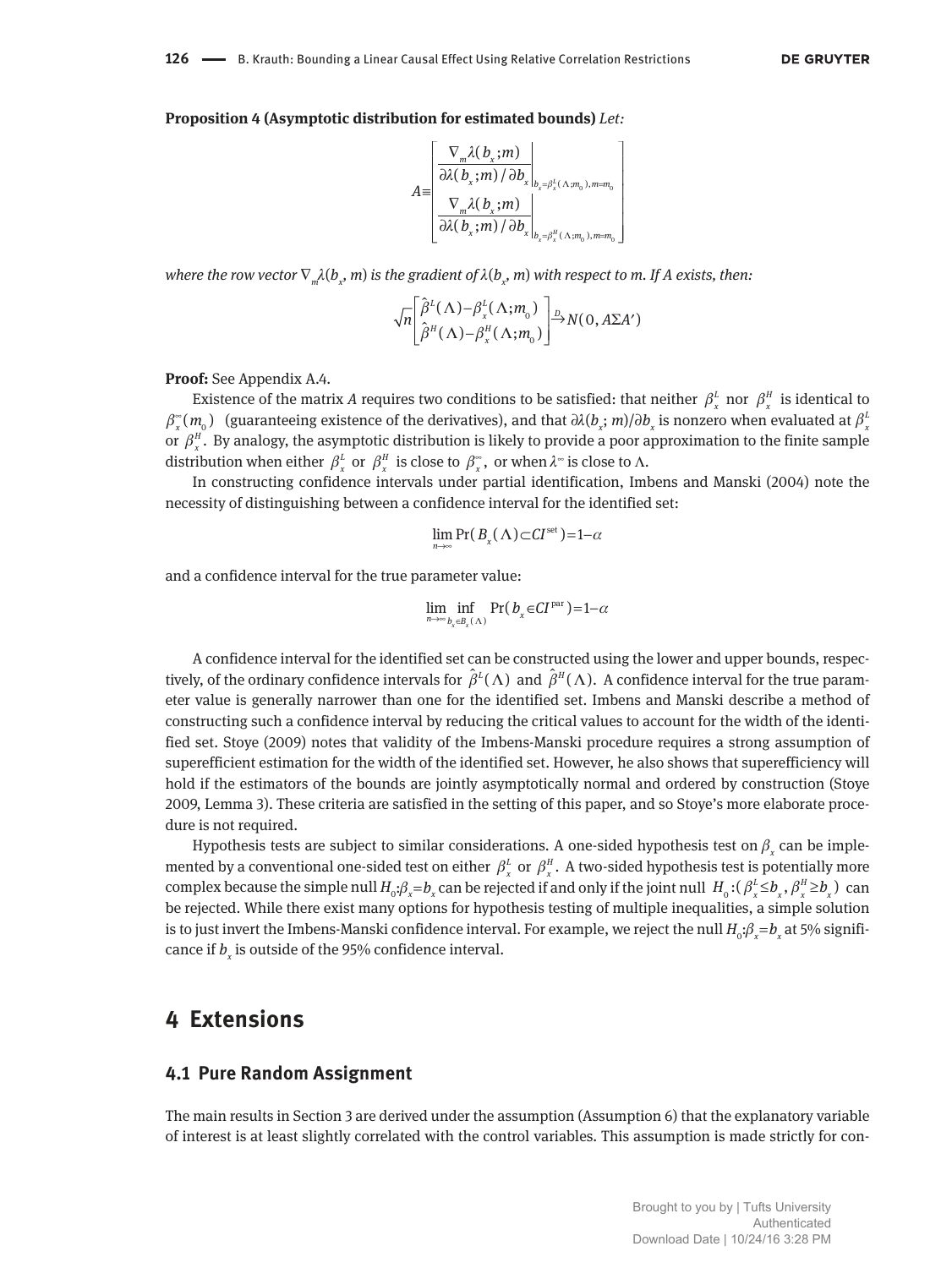venience in presenting results, as it guarantees existence of the intermediate quantities  $\lambda(b_x,m_o),\lambda^\sim(m_o)$ , and  $\beta_{\rm v}^{\rm \scriptscriptstyle \infty}$  $\int\limits_x^\infty (m_{_0})$ , and avoids the need to discuss various exceptions and special cases. This section replaces Assumption 6 with its opposite:

$$
Assumption 6': \quad \text{var}(x^p) = 0
$$

Assumption 6′ is an important special case because it will hold in pure random assignment.

Assumption 6' implies that  $\lambda(b_x, m_0)$ ,  $\lambda^*(m_0)$ , and  $\beta_x^*$  $\int _{x}^{\infty }(m_{_{0}})$  are undefined and so the results in Section 3 do not apply. However, the identified set is still well-defined, and can be estimated consistently by the estimators described in Section 3.3. The reason for this is that  $var(x^p)=0$  implies  $cov(x, c\beta_c)$  is also zero, and since  $λ$  is finite by Assumption 2 this implies that cov(*x*,  $ε$ ) is zero. Given that, Proposition 5 below shows that  $β$ <sub>*x*</sub> is point-identified and can be estimated by OLS. Proposition 6 below shows that the RCR bounds will also consistently estimate  $\beta_{x}$ .

**Proposition 5 (Size of the identified set)** *The identified set B<sup>x</sup>* (Λ; *m*<sup>0</sup> ) *is nonempty and bounded for any* Λ*. In particular,*  $B_x(\Lambda; m_0) = \left\{ \frac{\text{cov}(x, y)}{\text{var}(x)} \right\} = \left\{ \beta \right\}$  $B_x(\Lambda; m_0) = \left\{ \frac{\text{cov}(x, y)}{\text{var}(x)} \right\} = \left\{ \beta_x \right\}.$ 

**Proof:** See Appendix A.5.

**Proposition 6 (Consistency)** *Suppose that*  $\Lambda$  *is bounded and includes zero. Then:*  $\hat{\beta}^L(\Lambda) \stackrel{p}{\rightarrow} \beta_x$  *and*  $\hat{\beta}^{\textit{H}}(\Lambda) \overset{p}{\rightarrow} \beta_{\textit{x}}$ .

**Proof:** See Appendix A.6.

#### **4.2 Heterogeneity in Response**

The model presented in Section 3 assumes a constant marginal effect of *x* on *y*. This section describes how the estimation method would apply to the case of heterogeneous response.

To do this, replace Assumption 1 with:

Assumption 1': 
$$
y=y(x)=tx+u
$$
 where  $E(t)=\beta_x$ 

where *t* is the individual-specific marginal effect of *x* on *y*, and  $\beta_x$  is a parameter representing the average marginal effect in the population. If *x* is a binary treatment indicator, then Assumption 1′ fits the standard treatment effects framework, with *u* the untreated outcome, *t*+*u* the treated outcome, *t* the individual-specific treatment effect, and  $\beta_x$  the average treatment effect. For notational simplicity, normalize  $y$ ,  $x$ , and  ${\bf c}$  to mean zero so that **c** does not need to have an intercept.

The average marginal effect  $\beta_{\rm x}$  is point-identified if the potential outcomes are mean-independent of *x* conditional on **c**, i.e., if  $E(t|x, c) = E(t|c)$  and  $E(u|x, c) = E(u|c)$ . If these conditional expectation functions happen to be linear in **c**, then  $\beta_x$  is consistently estimated by the OLS regression of *y* on (*x*, **c**, *x***c**). Note that conditional mean independence is the important assumption here, as one can always choose **c** to make the conditional expectations linear (e.g. by making **c** binary).

Next I derive a version of equation (18) that replaces the mean-independence and linear CEF assumptions with relative correlation restrictions. Without loss of generality, let x**c**β<sub>*x*c</sub>+**c**β<sub>c</sub> be the best linear predictor of *y*–*x* $\beta$ *<sub>x</sub>* given (*x***c**, **c**). Let  $\varepsilon \equiv y - x\beta_x - x c\beta_x - c\beta_c$  be the corresponding residual. Then

$$
y = x\beta_x + x\mathbf{c}\beta_{xc} + \mathbf{c}\beta_c + \varepsilon \quad \text{where } E(x\mathbf{c}'\varepsilon) = E(\mathbf{c}'\varepsilon) = 0. \tag{18}
$$

Consistent OLS estimation of equation (18) requires the additional assumption that  $E(x\varepsilon)=0$  or equivalently corr( $x$ ,  $\varepsilon$ )=0. This condition would hold under the conditional mean-independence and linear CEF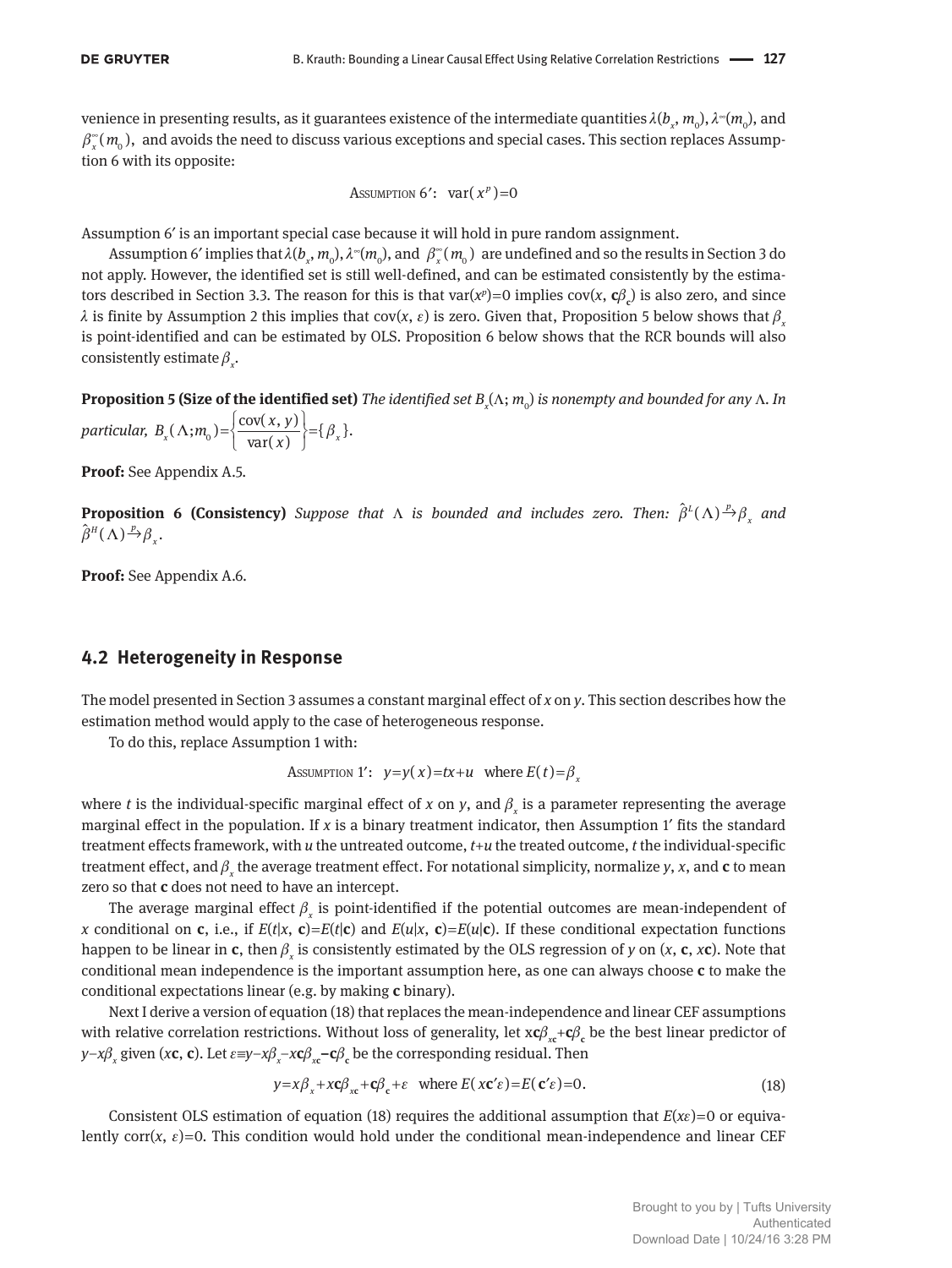assumptions, but the goal here is to relax those assumptions. As in Section 3.1, this is done by replacing the absolute correlation restriction corr( $x, \varepsilon$ ) = 0 with a relative correlation restriction  $\Lambda$  such that:

$$
\lambda = \frac{\text{corr}(x, \varepsilon)}{\text{corr}(x, x\mathcal{C}\beta_{\text{xc}} + \mathbf{C}\beta_{\text{c}})} \in \Lambda \tag{19}
$$

In this version of the model, the relative correlation parameter  $\lambda$  can be interpreted as the correlation between the treatment and unobserved heterogeneity (in both untreated outcome and treatment response) relative to the correlation between the treatment and observed heterogeneity (in both untreated outcome and treated response).

Equations (18) and (19) are identical to equations (7) and (8) in Section 3.1, with  $(x, c)$  as the control variables instead of just **c**. Therefore this model can be fit into the framework of Section 3.1, and the results from Section 3 apply directly.

# **5 Applications**

The two applications described in this section have been chosen to illustrate the two primary settings in which OLS regression is used to estimate causal effects: random-assignment experiments, and observational studies using control variables.

## **5.1 Application #1: Project STAR**

Project STAR (Student/Teacher Achievement Ratio) is an influential class size experiment implemented in Tennessee in the late 1980s. Class size reductions are a common and expensive initiative for improving schools, but their effect on academic achievement is controversial (Hanushek 1986). As is often the case with field experiments involving human subjects, Project STAR's implementation deviated slightly from the original random-assignment design. The application here shows that relative correlation restrictions are useful for analyzing such deviations.

#### **5.1.1 Background**

The analysis here is based on Krueger (1999). A total of 79 schools were nonrandomly selected for participation in Project STAR. Within each school, students entering kindergarten in 1985 were randomly assigned to the small class (S) group, the regular class (R) group, or the regular class with full-time teacher aide (RA) group. Each school had at least one class of each type. Students in group S were organized into classes with 13 to 17 students, while students in the R and RA groups were organized into classes with 22–25 students. Teachers were also randomly assigned. The experimental treatment continued through grade 3, and students were given achievement tests each year. The implementation deviated from the experimental design in several ways. For example, some students were moved between the small and regular class groups as a result of behavioral issues and/or parental request. Other students left their original schools, and Krueger notes that there is some evidence that students in the small class treatment were less likely to change schools.

Krueger's approach to the problem of imperfect randomization is similar to that described in Section 2. That is, he shows that observed pretreatment variables are similar (within-school) in the treated and control groups, and uses this observation to argue that it is reasonable to treat the data as arising from true random assignment:

"None of the three background variables displays a statistically significant association with class-type assignment at the 10 percent level, which suggests that random assignment produced relatively similar groups in each class size, on average. As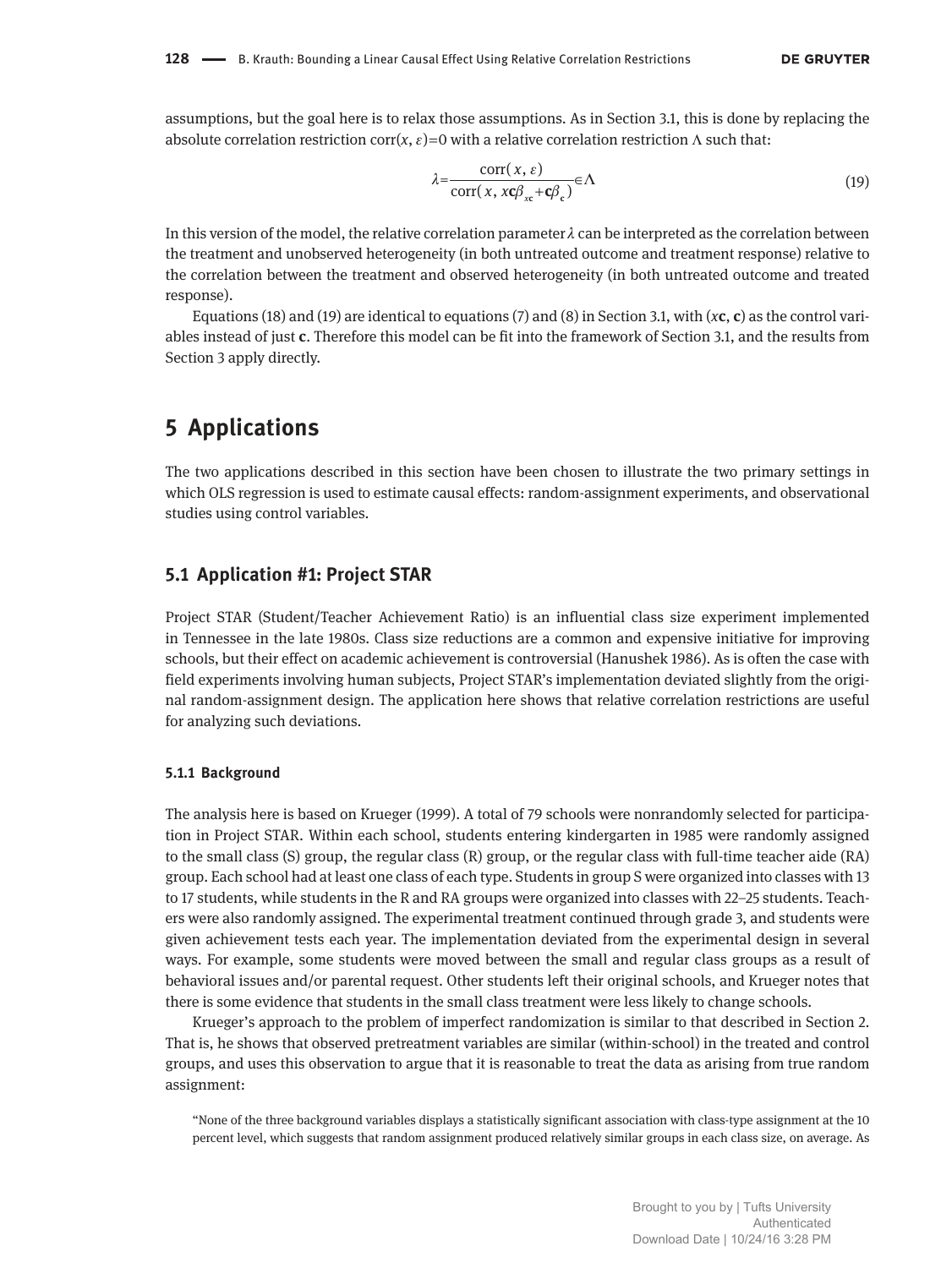an overall test of random assignment, I regressed a dummy variable indicating assignment to a small class on the three background measures in rows 1–3 and school dummies. For each wave, the student characteristics had no more than a chance association with class-type assignment." (Krueger 1999, p. 504)

While Krueger presents these results as a "test" of the null hypothesis of random assignment, the deviations from the experimental design described above already imply that this null is false. Krueger says as much earlier in the paper: "As in any experiment, there were deviations from the ideal experimental design in the actual implementation of Project STAR" (Krueger 1999, p. 499). Failure to reject this null only means that the sample size is not big enough to reveal what is already known to be true.

An alternative interpretation of this procedure is that it aims to show that deviations from random assignment produce small (if nonzero) differences in observable pre-treatment characteristics between treated and control groups, and therefore can plausibly be assumed to produce small differences in unobservable pretreatment characteristics. This interpretation can be made more explicitly and quantitatively by using relative correlation restrictions.

#### **5.1.2 Data and Methodology**

The data are from Finn et al. (2007). The outcome variable is the student's score on the Stanford achievement tests, translated into percentile units based on the distribution of test scores in the control group. The treatment variable is an indicator for whether the student was assigned to a small class (13–17 students) or a regular class with or without a teacher's aide (22–25 students). Control variables include school fixed effects as well as participation in free/subsidized lunch program, race, gender, age, teacher race, teacher experience, and whether the teacher has a graduate degree. Krueger's regressions include school-level fixed effects to account for the fact that class size was randomly assigned within schools, but assignment probabilities differed across schools. These fixed effects can be incorporated into the framework of this paper by applying the standard within transformation and defining *y*, *x* and **c** in terms of deviations from the corresponding school-level averages.

#### **5.1.3 OLS and RCR Results**

The first two rows in Table 1 show OLS regression estimates for the effect of smaller classes, using a minor modification of the specification from Table 5 in Krueger (1999). The modification is that the regular/aide

| Grade                                           | Kindergarten       | Grade 1            | Grade 2            | Grade 3            |
|-------------------------------------------------|--------------------|--------------------|--------------------|--------------------|
| OLS point estimate $(\lambda=0)$                | $5.20***$          | $6.72***$          | $4.97***$          | $5.30***$          |
| (95% CI)                                        | (3.17, 7.24)       | (4.66, 8.78)       | (2.90, 7.04)       | (3.24, 7.36)       |
| Bounds, $0 \leq \lambda \leq 0.1$               | $[5.19, 5.20]$ *** | $[6.50, 6.72]$ *** | $[4.83, 4.97]$ *** | $[5.19, 5.30]$ *** |
| (95% CI)                                        | (3.17, 7.23)       | (4.53, 8.69)       | (2.85, 6.98)       | (3.14, 7.31)       |
| Bounds, $0 \leq \lambda \leq 0.5$               | $[5.17, 5.20]$ *** | $[5.62, 6.72]$ *** | $[4.26, 4.97]$ *** | $[4.72, 5.30]$ *** |
| (95% CI)                                        | (3.00, 7.22)       | (3.72, 8.49)       | (2.44, 6.80)       | (2.52, 7.17)       |
| Bounds, $0 \leq \lambda \leq 1$                 | $[5.14, 5.20]$ *** | $[4.50, 6.72]$ *** | $[3.55, 4.97]$ *** | $[4.08, 5.30]$ *** |
| $(95%$ CI)                                      | (2.49, 7.21)       | (2.27, 8.46)       | (1.58, 6.73)       | (1.30, 7.10)       |
| Bounds, $0 \le \lambda \le 3$                   | [4.99, 5.20]       | $[-0.15, 6.72]$    | [0.57, 4.97]       | [0.44, 5.30]       |
| (95% CI)                                        | $(-1.00, 7.20)$    | $(-5.11, 8.45)$    | $(-3.49, 6.71)$    | $(-7.27, 7.06)$    |
| $\widehat{\lambda}^{\infty}$                    | 12.31              | 13.85              | 14.88              | 5.79               |
| $\hat{\lambda}(0)$                              | 28.94              | 2.94               | 3.37               | 3.18               |
| Minimum $\lambda$ for which bounds include zero | 12.31              | 2.94               | 3.37               | 3.18               |

**Table 1:** OLS Estimates and RCR Bounds for the Effect of Small Classes on Average Percentile Rank on Stanford Achievement Test.

Intervals in square brackets are the bounds themselves, while the intervals in the round brackets are 95% cluster-robust asymptotic confidence intervals.

\*\*\* = Statistically significant at 1%, \*\* = significant at 5%, \* = significant at 10%.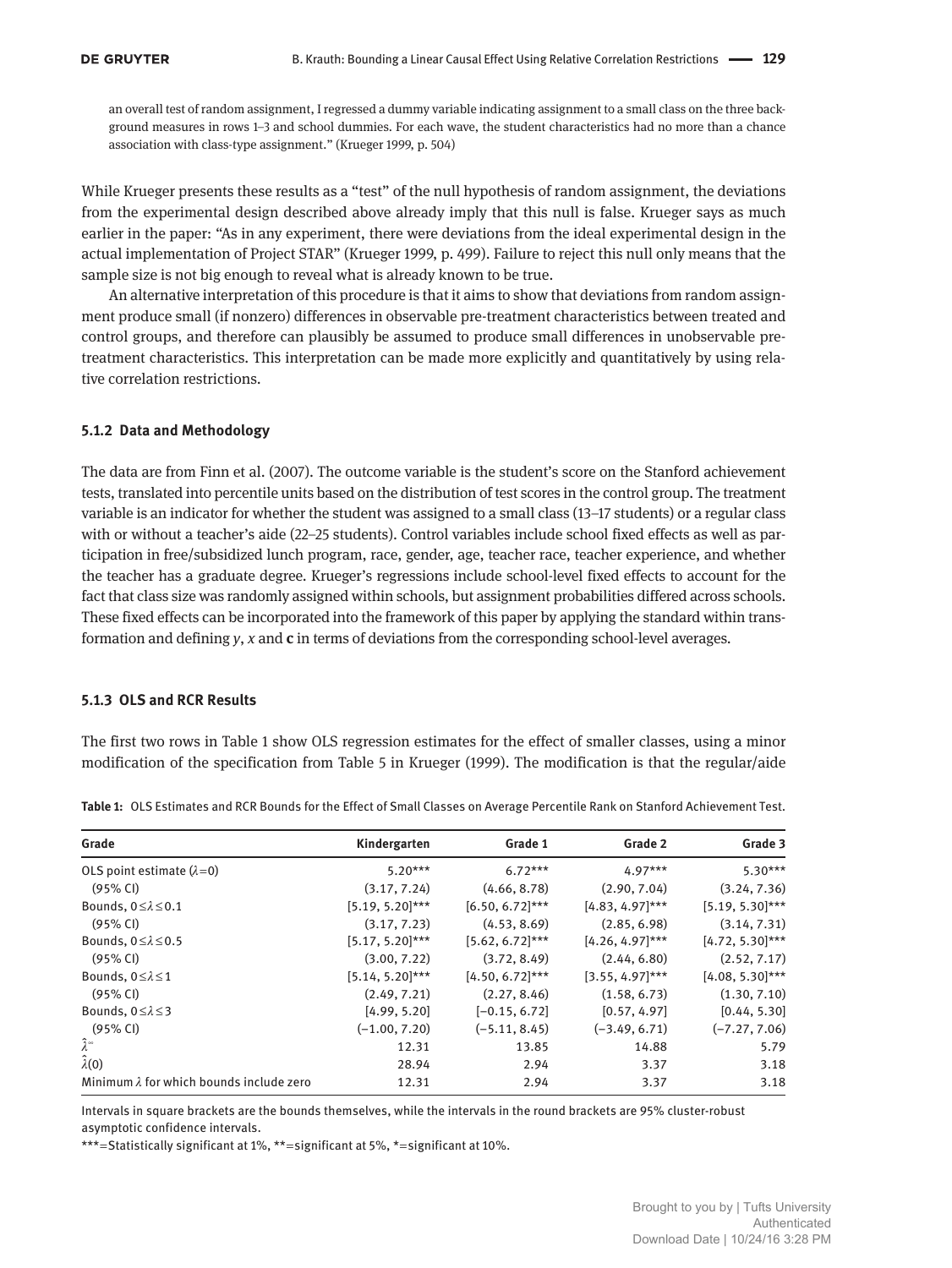class indicator has been dropped so that there is only one treatment effect of interest. Both Krueger and the original Project STAR research team found that the aide treatment was nearly irrelevant to student outcomes. The next few rows in Table 1 report bounds on the treatment effect under a series of relative correlation restrictions. Asymptotic 95% confidence intervals are reported in parentheses for both the OLS point estimates and RCR bounds. All confidence intervals are robust to clustering by teacher, and the RCR confidence intervals are calculated based on the method described in Imbens and Manski (2004). Statistical significance for the RCR bounds is assessed by inverting the Imbens-Manski confidence intervals.

In addition to reporting bounds and confidence intervals for the class size effect, Table 1 reports three auxiliary statistics. The first is the estimated value of  $\lambda^*$ , the relative correlation at which identification breaks down. The second is the estimated value of  $\lambda(0)$ , the relative correlation implied by a class size effect of exactly zero. The third is the lowest value of  $\lambda$  for which the RCR bounds include zero:

$$
\inf \, \{ \, \lambda \colon \hat{\beta}^L((-\infty,\lambda]) \leq 0 \leq \hat{\beta}^H((-\infty,\lambda]) \}
$$

Because the identified set is not necessarily convex, this value is not necessarily equal to  $\hat{\lambda}(0)$ . However, because the identified set is monotonic in Λ [in the sense that Λ′⊂Λ⇒*B<sup>x</sup>* (Λ′)⊂*B<sup>x</sup>* (Λ)] the value can be found by simple iteration starting from min  $(\lambda(0), \lambda^*)$ .

As in Krueger's original paper, the OLS results in Table 1 suggest that the small-class treatment increases test scores by five to seven percentile points. The RCR results suggest that these findings are quite robust, especially for kindergarten test scores. If the correlation between the small-class treatment and unobservables is no larger than the correlation between the treatment and observables ( $0 \le \lambda \le 1$ ), the RCR bounds on class size effects in all grades are quite narrow and the lower bounds of the confidence intervals are all far from zero. If the correlation with unobservables is allowed to be three times as large as the correlation with observables, the lower bounds for kindergarten, grade 2, and grade 3 effects are all strictly positive but statistically insignificant. The bounds on the class size effect remain strictly positive for any relative correlation below about twelve for Kindergarten, slightly less than three for grade 1, and slightly more than three for grades 2 and 3. The finding that the Kindergarten effects are more robust than the effects for other grades is consistent with the consensus in the literature (Schanzenbach 2006, p. 206) that the later grades deviate more from the random assignment design as a result of attrition and transfers.

#### **5.2 Application #2: Economic Effects of Malaria**

Bleakley (2010b) uses malaria eradication campaigns in the United States, Brazil, Colombia, and Mexico as natural experiments to measure the effect of childhood exposure to malaria on labor productivity. The economic effects of malaria are both of direct interest for those tropical countries in which malaria remains an issue, and of interest in relation to the more general literature on the potential role of disease as a barrier to economic development.

#### **5.2.1 Data and Model**

Bleakley's research design exploits two major malaria eradication campaigns, one in the southern United States in the 1920s and a worldwide campaign in the 1950s. The data are observed at the state level (for the United States, Brazil, and Mexico) or the municipio-level (for Colombia) for cohorts who reached adulthood before the campaign started (the pre-eradication cohort) and for cohorts born shortly after the campaign (the post-eradication cohort). The econometric model is:

$$
\underbrace{Y_{j,post}-Y_{j,pre}}_{y} = \underbrace{\beta M_{j,pre}}_{x\beta_x} + \underbrace{X_{j,pre}\Gamma + \alpha}_{q\beta_c} + \underbrace{\varepsilon_{j,post}}_{\varepsilon}
$$
\n(20)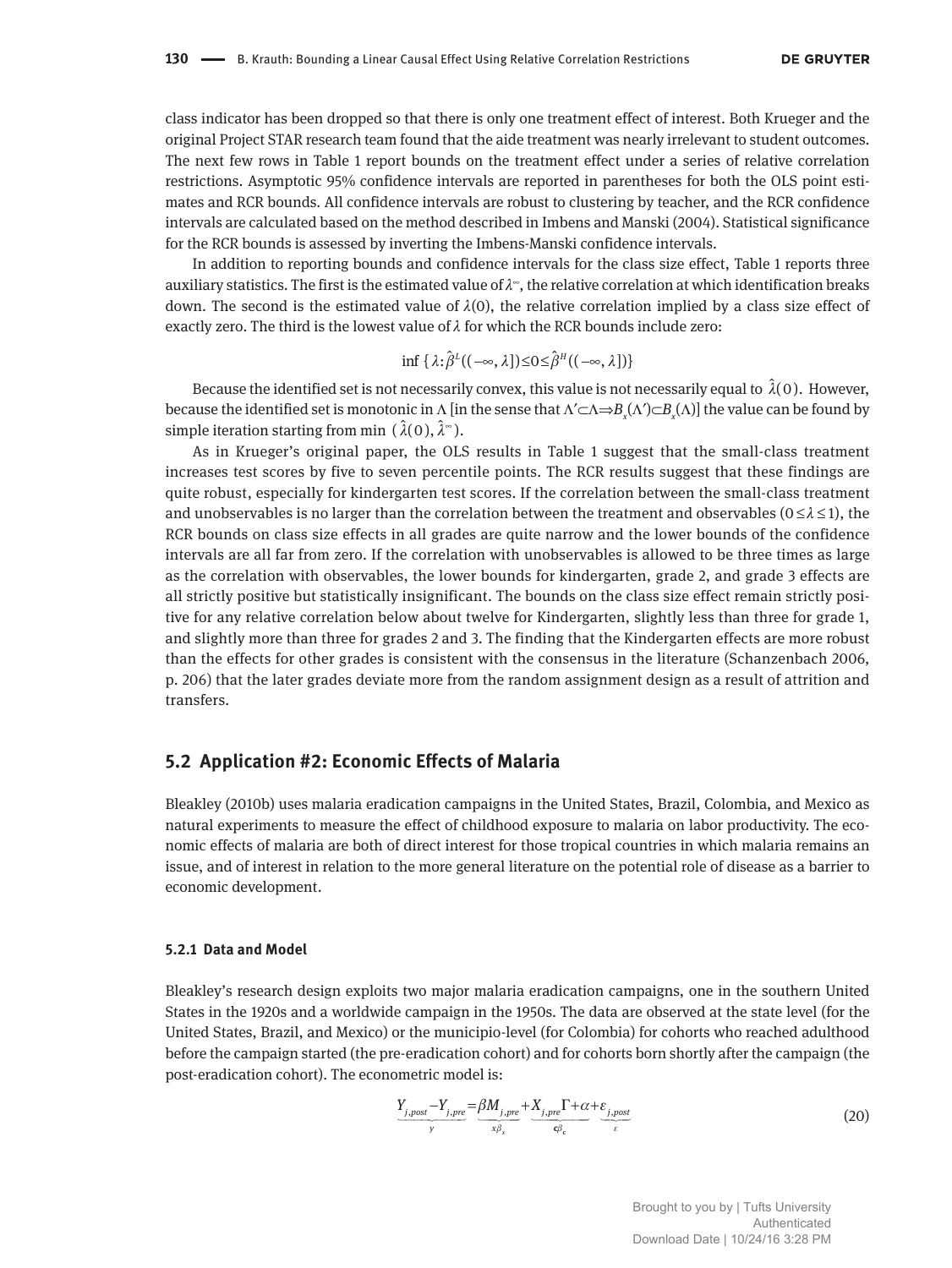where *Yj,pre* and *Yj,post* are proxies for pre-eradication and post-eradication labor productivity, *Mj*,*pre* is a measure of pre-eradication malaria incidence or prevalence, and  $X_{i, pre}$  is a set of pre-eradication state characteristics used as control variables. The parameter of interest is  $\beta$ , which is interpreted as the (negative) effect of malaria  $(M_{ijn})$  on productivity in the pre-eradication cohort  $(Y_{ijn})$ . This model can be interpreted as a standard two-period fixed effects research design that has been modified to allow statespecific trends as long as those trends are exogenous conditional on the predetermined characteristics in *Xj, pre*. This model can be incorporated into the RCR framework with the relative correlation parameter

, pre  $,$   $\circ$   $j$ ,  $j$ , pre  $,$   $\cdots$  j,  $\frac{\text{corr}(M_{j, pre}, \varepsilon_{j, post})}{\text{corr}(M_{j, pre}, X_{j, pre} \Gamma)}.$ *j pre j post j pre j pre M*  ${M}_{_{i\;nro}}, X$  $\lambda \!\!=\!\!\frac{\text{corr(}\,M_{j,pre},\,\varepsilon_{j,post})}{\text{corr(}\,M_{\cdot}\,\!-\!\,X_{\cdot}\,\!-\!\Gamma)} .$  The OLS regression can then be interpreted as imposing the assumption  $\lambda\!=\!0.$ 

Data and code to generate the OLS results are obtained from Bleakley (2010a). Results are reported only for the US and Colombia, the two countries with the largest sample sizes and strongest OLS results in the original paper.

#### **5.2.2 Results**

Table 2 shows results for US states, using malaria mortality as a measure of malaria prevalence and Hong's index of malaria ecology as a measure of malaria incidence. The labor productivity variables are the occupational income score and the Duncan socioeconomic index, both of which use the state occupational distribution to approximate log average earnings. Table 2 reports results for Bleakley's "Basic" and "Full controls"

| <b>Malaria measure</b>                          |                                 | <b>Malaria mortality</b>                |                                 | Malaria ecology (Hong)                  |
|-------------------------------------------------|---------------------------------|-----------------------------------------|---------------------------------|-----------------------------------------|
| <b>Dependent variable</b>                       | Occupational<br>income<br>score | <b>Duncan</b><br>socioeconomic<br>index | Occupational<br>income<br>score | <b>Duncan</b><br>socioeconomic<br>index |
| <b>Basic specification</b>                      |                                 |                                         |                                 |                                         |
| OLS point estimate                              | $0.11***$                       | $0.13***$                               | $0.24***$                       | $0.22***$                               |
| (95% CI)                                        | (0.03, 0.19)                    | (0.00, 0.27)                            | (0.17, 0.30)                    | (0.11, 0.32)                            |
| Bounds, $0 \leq \lambda \leq 0.1$               | $[0.08, 0.11]$ **               | [0.09, 0.13]                            | $[0.24, 0.26]$ ***              | $[0.22, 0.28]$ ***                      |
| (95% CI)                                        | (0.01, 0.19)                    | $(-0.06, 0.28)$                         | (0.18, 0.35)                    | (0.12, 0.37)                            |
| Bounds, $0 \le \lambda \le 0.5$                 | $[-0.09, 0.11]$                 | $[-.17, 0.41]$                          | [0.02, 0.45]                    | $[-0.19, 0.63]$                         |
| (95% CI)                                        | $(-0.21, 0.18)$                 | $(-0.36, 0.92)$                         | $(-0.16, 0.60)$                 | $(-0.66, 0.98)$                         |
| Bounds, 0≤ $\lambda$ ≤1                         | $(-\infty, \infty)$             | $(-\infty, \infty)$                     | $(-\infty, \infty)$             | $(-\infty, \infty)$                     |
| Bounds, $0 \leq \lambda \leq 3$                 | $(-\infty, \infty)$             | $(-\infty, \infty)$                     | $(-\infty, \infty)$             | $(-\infty, \infty)$                     |
| $\hat{\lambda}^{\infty}$                        | 0.93                            | 0.93                                    | 0.76                            | 0.76                                    |
| $\hat{\lambda}(0)$                              | 0.32                            | 0.26                                    | 0.53                            | 0.32                                    |
| Minimum $\lambda$ for which bounds include zero | 0.32                            | 0.26                                    | 0.53                            | 0.32                                    |
| <b>Full controls</b>                            |                                 |                                         |                                 |                                         |
| OLS point estimate                              | $0.11**$                        | $0.17*$                                 | $0.21***$                       | $0.26***$                               |
| (95% CI)                                        | (0.01, 0.21)                    | $(-0.02, 0.36)$                         | (0.11, 0.32)                    | (0.07, 0.46)                            |
| Bounds, $0 \leq \lambda \leq 0.1$               | $[0.08, 0.11]$ *                | [0.17, 0.17]                            | $[0.17, 0.21]$ *                | $[0.26, 0.39]$ ***                      |
| (95% CI)                                        | $(-0.02, 0.19)$                 | $(-0.09, 0.34)$                         | $(-0.02, 0.29)$                 | (0.11, 0.68)                            |
| Bounds, $0 \le \lambda \le 0.5$                 | $[-0.43, 0.11]$                 | $[-0.90, 1.23]$                         | $(-\infty, \infty)$             | $(-\infty, \infty)$                     |
| (95% CI)                                        | $(-2.02, 0.19)$                 | $(-4.29, 4.67)$                         | $(-\infty, \infty)$             | $(-\infty, \infty)$                     |
| Bounds, $0 \leq \lambda \leq 1$                 | $(-\infty, \infty)$             | $(-\infty, \infty)$                     | $(-\infty, \infty)$             | $(-\infty, \infty)$                     |
| Bounds, $0 \leq \lambda \leq 3$                 | $(-\infty, \infty)$             | $(-\infty, \infty)$                     | $(-\infty, \infty)$             | $(-\infty, \infty)$                     |
| $\hat{\lambda}^{\infty}$                        | 0.53                            | 0.53                                    | 0.35                            | 0.35                                    |
| $\hat{\lambda}(0)$                              | 0.27                            | 0.32                                    | 0.22                            | 0.20                                    |
| Minimum $\lambda$ for which bounds include zero | 0.27                            | 0.32                                    | 0.22                            | 0.20                                    |

**Table 2:** OLS and RCR Estimates of the Effect of Malaria Mortality and Ecology on Indicators of Labor Productivity in US States.

Ninety-five percent confidence intervals in parentheses, \*\*\*=statistically significant at 1%, \*\*= significant at 5%, \*= significant at 10%. OLS estimates are reproduced from Bleakley (2010b), Table 1.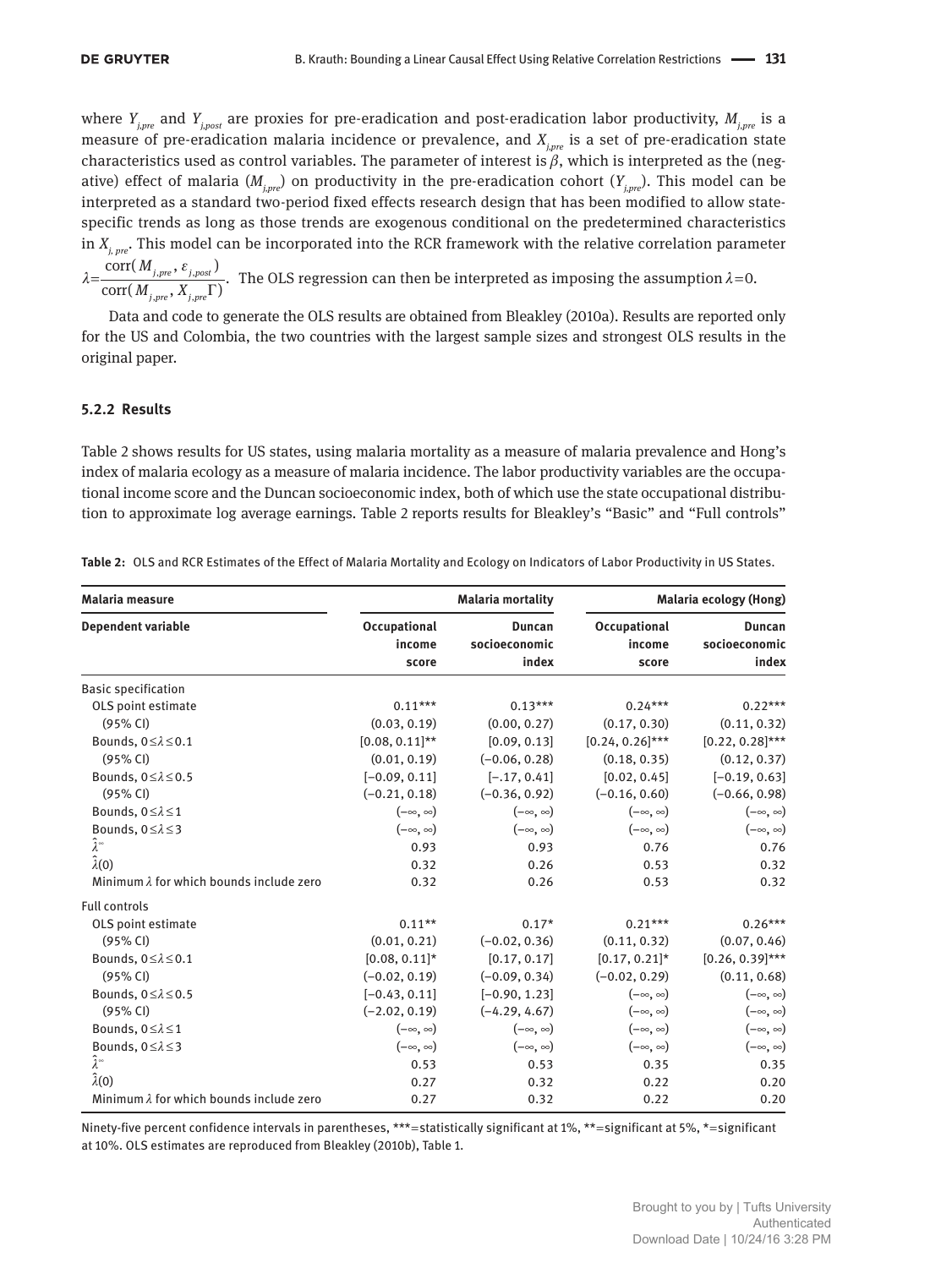specifications. The Basic specification includes the log of state average unskilled wages in 1899 and a dummy variable for southern states, while the Full controls specification also includes various indicators of health, education, demographic, and labour market conditions. For each specification, Table 2 reports the OLS point estimate of the effect of malaria on productivity. Each point estimate corresponds to a value reported in Table 1 in Bleakley (2010b). To facilitate comparison with the RCR results, Table 2 reports 95% asymptotic confidence intervals for the OLS estimates rather than standard errors as in the original paper. RCR bounds and confidence intervals are reported for the same ranges of the relative correlation parameter as in Table 1.

The OLS results for US states suggest a strong and statistically significant effect of malaria. The RCR results suggest that this finding is robust to a mild correlation between pre-eradication malaria incidence or prevalence and unobserved factors relative to the correlation between malaria and the control variables. For example, consider the Basic specification estimate of the effect of malaria mortality on the occupational index score. The results in Table 2 imply that if the correlation between initial malaria mortality and unobserved factors is between zero and ten percent of the correlation between initial malaria mortality and the control variables ( $0 \le \lambda \le 0.1$ ), then the bounds on the effect are [0.08, 0.11] in comparison to the point estimate of 0.11. These bounds are statistically significant at 5%, and the 95% confidence interval of (0.01, 0.19) is only slightly wider than the OLS confidence interval of (0.03, 0.19). While the OLS results are robust to a mild relative correlation, they are not robust to a moderate or large relative correlation. If the correlation between malaria and unobserved factors is equal to or greater than 32% of the correlation between malaria and the control variables, then the RCR bounds include no effect at all. The estimated value for  $\lambda^{\infty}$  implies that no RCR bounds can be placed on the effect if the correlation between malaria and unobserved factors is as much as 93% as large as the correlation between malaria and the control variables. Similar results are found using the Duncan socioeconomic index as the dependent variable, and using Hong's malaria ecology index as the malaria variable: the findings of a substantial negative effect of malaria are robust to a mild relative correlation but not to a moderate or high relative correlation. The results using the Full Controls specification are less clear: because of limited degrees of freedom, confidence intervals are substantially wider and the OLS results are not generally robust to even a mild relative correlation.

Table 3 reports results for Colombia. The OLS results suggest a large and significant effect of malaria on income, while the OLS results for literacy and schooling are weaker. For the Basic specification the RCR analysis implies that the effect of malaria ecology on income is robust to mild relative correlation for both measures, and is robust to moderate relative correlation for the Poveda measure of malaria ecology. These findings are further supported by the Full Controls specification: the OLS point estimates remain statistically significant and similar in magnitude to the Basic specification, and the RCR results for the Poveda measure suggest that the effect is robust to mild relative correlation.

Overall, Bleakley's results are robust only to mild relative correlation. Estimated bounds on the effect of malaria generally include no effect when the correlation between malaria and unobservables is more than 20–30% of the correlation between malaria and observables. Bleakley's findings thus depend very critically on the claim that the control variables in the "full specification" include almost all important variables that affect productivity and are correlated with malaria incidence or prevalence.

# **6 Conclusion**

The methodology developed in this paper provides a simple means of providing bounds on causal parameters under relative correlation restrictions. In the Project STAR application using data from a randomassignment experiment, the bounds on the class size effect are narrow and the lower bound is strictly positive even if class size is several times more strongly correlated with unobserved factors than with the observed control variables. In the application using observational data to measure the effect of malaria on productivity, the bounds on the effect are much wider, and the lower bound is negative as long as the upper bound on the correlation between malaria and unobserved factors is at least 30% of the correlation between malaria and the observed control variables.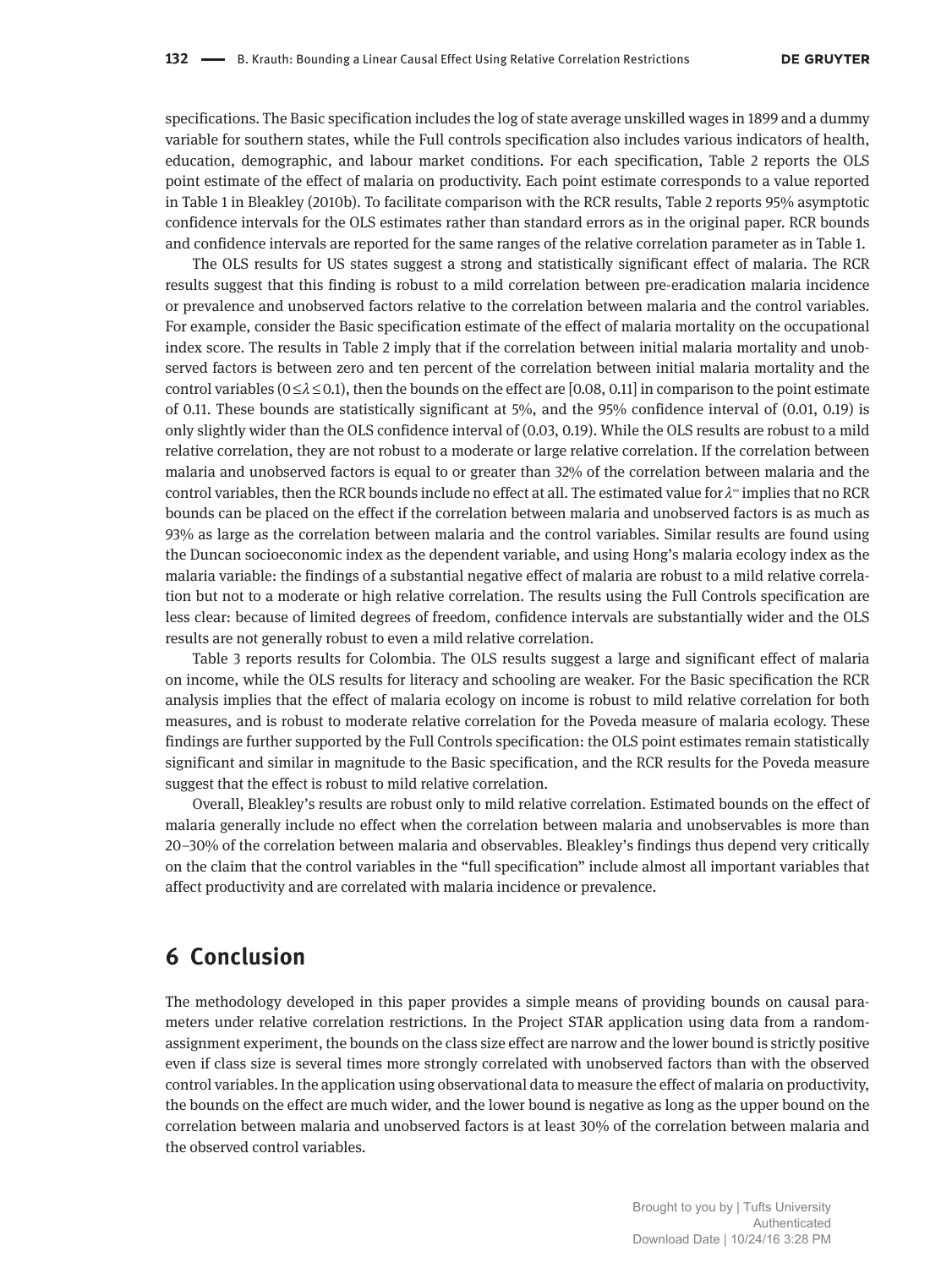| Years of<br>schooling<br>0.06<br>0.08<br>$(-0.81, 0.25)$<br>$(-2.29, 0.25)$<br>1.49<br>0.08<br>0.08<br>$(-0.28, 0.29)$<br>$[-1.02, 0.08]$<br>0.95<br>$(-0.15, 0.28)$<br>$[-0.02, 0.06]$<br>$[-0.48, 0.06]$<br>$[-1.54, 0.06]$<br>$(-0.15, 0.31)$<br>$(-1.57, 0.28)$<br>$(-0.23, 0.26)$<br>$[-0.03, 0.08]$<br>$(-\infty, \infty)$<br>$(-\infty, \infty)$<br>$(-\infty, \infty)$<br>$[0.06, 0.07]$ ***<br>1.49<br>$0.05***$<br>$[0.03, 0.05]$ *<br>0.95<br>$0.07***$<br>(0.03, 0.10)<br>$(-0.25, 0.10)$<br>0.43<br>0.43<br>Literacy<br>(0.04, 0.10)<br>$(-0.05, 0.10)$<br>$(-\infty, \infty)$<br>(0.02, 0.07)<br>(0.00, 0.07)<br>$[-0.11, 0.05]$<br>$(-\infty, \infty)$<br>$(-\infty, \infty)$<br>$[-0.01, 0.07]$<br>$[-0.16, 0.07]$<br>$(-0.16, 0.07)$<br>Income index<br>$[0.06, 0.07]$ ***<br>(0.04, 0.11)<br>$0.06***$<br>(0.04, 0.09)<br>(0.04, 0.10)<br>$[0.06, 0.16]$ ***<br>(0.04, 0.21)<br>1.06<br>$0.06***$<br>(0.04, 0.09)<br>$[0.06, 0.08]$ ***<br>0.93<br>0.73<br>$(-\infty, \infty)$<br>0.73<br>$[-0.54, 0.69]$<br>$(-1.24, 1.37)$<br>$(-\infty, \infty)$<br>$(-0.25, 0.38)$<br>$(-\infty, \infty)$<br>$[-0.16, 0.31]$<br><b>Years of</b><br>$0.16*$<br>$0.17*$<br>schooling<br>(0.00, 0.34)<br>1.06<br>0.20<br>0.73<br>$(-10.08, 10.32)$<br>0.20<br>$(-0.02, 0.35)$<br>$[-1.64, 1.65]$<br>[0.10, 0.17]<br>$[-4.71, 4.84]$<br>$(-\infty, \infty)$<br>[0.07, 0.16]<br>$(-0.17, 0.33)$<br>$(-2.21, 2.63)$<br>(-00,00)<br>( –∞, ∞)<br>$(-0.09, 0.32)$<br>$[-0.56, 0.17]$<br>$(-0.94, 0.32)$<br>Literacy<br>$.04***$<br>1.06<br>0.19<br>0.19<br>0.73<br>0.06<br>0.06<br>0.01<br>$0.04$ ]<br>0.06<br>$0.04$ ]<br>1.41)<br>0.03<br>0.01]<br>0.03)<br>$(-\infty, \infty)$<br>$-\infty$ , $\infty$<br>0.68<br>$(-\infty, \infty)$<br>0.01]<br>0.03<br>$\dot{\circ}$<br>(0.01,<br>[0.02,<br>$(-0.01,$<br>$[-0.08,$<br>$(-0.12,$<br>$[-0.63,$<br>$(-1.35,$<br>$(-0.02,$<br>$[-0.02,$<br>$(-0.05,$<br>$[-0.22,$<br>$(-0.29,$<br>Minimum $\lambda$ for which bounds include zero<br>OLS point estimate<br>OLS point estimate<br>Bounds, $0 \le \lambda \le 0.5$<br>Bounds, $0 \le \lambda \le 0.5$<br>Bounds, $0 \leq \lambda \leq 0.1$<br>Bounds, $0 \le \lambda \le 0.1$<br>Basic specification<br>Bounds, $0 \leq \lambda \leq 3$<br>Bounds, $0 \le \lambda \le 3$<br>Bounds, $0 \leq \lambda \leq 1$<br>Bounds, $0 \leq \lambda \leq 1$<br>$(95%$ Cl)<br>$(95%$ Cl)<br>$(95%$ Cl)<br>$(95%$ Cl)<br>Full controls<br>$(95%$ Cl)<br>$(95%$ CI)<br>$(95%$ Cl)<br>$\hat{\lambda}(0)$ | Dependent variable |  | Malaria ecology (Poveda) |  | Malaria ecology (Mellinger) |
|--------------------------------------------------------------------------------------------------------------------------------------------------------------------------------------------------------------------------------------------------------------------------------------------------------------------------------------------------------------------------------------------------------------------------------------------------------------------------------------------------------------------------------------------------------------------------------------------------------------------------------------------------------------------------------------------------------------------------------------------------------------------------------------------------------------------------------------------------------------------------------------------------------------------------------------------------------------------------------------------------------------------------------------------------------------------------------------------------------------------------------------------------------------------------------------------------------------------------------------------------------------------------------------------------------------------------------------------------------------------------------------------------------------------------------------------------------------------------------------------------------------------------------------------------------------------------------------------------------------------------------------------------------------------------------------------------------------------------------------------------------------------------------------------------------------------------------------------------------------------------------------------------------------------------------------------------------------------------------------------------------------------------------------------------------------------------------------------------------------------------------------------------------------------------------------------------------------------------------------------------------------------------------------------------------------------------------------------------------------------------------------------------------------------------------------------------------------------------------------|--------------------|--|--------------------------|--|-----------------------------|
|                                                                                                                                                                                                                                                                                                                                                                                                                                                                                                                                                                                                                                                                                                                                                                                                                                                                                                                                                                                                                                                                                                                                                                                                                                                                                                                                                                                                                                                                                                                                                                                                                                                                                                                                                                                                                                                                                                                                                                                                                                                                                                                                                                                                                                                                                                                                                                                                                                                                                      |                    |  |                          |  | Income index                |
|                                                                                                                                                                                                                                                                                                                                                                                                                                                                                                                                                                                                                                                                                                                                                                                                                                                                                                                                                                                                                                                                                                                                                                                                                                                                                                                                                                                                                                                                                                                                                                                                                                                                                                                                                                                                                                                                                                                                                                                                                                                                                                                                                                                                                                                                                                                                                                                                                                                                                      |                    |  |                          |  |                             |
|                                                                                                                                                                                                                                                                                                                                                                                                                                                                                                                                                                                                                                                                                                                                                                                                                                                                                                                                                                                                                                                                                                                                                                                                                                                                                                                                                                                                                                                                                                                                                                                                                                                                                                                                                                                                                                                                                                                                                                                                                                                                                                                                                                                                                                                                                                                                                                                                                                                                                      |                    |  |                          |  | $0.05***$                   |
|                                                                                                                                                                                                                                                                                                                                                                                                                                                                                                                                                                                                                                                                                                                                                                                                                                                                                                                                                                                                                                                                                                                                                                                                                                                                                                                                                                                                                                                                                                                                                                                                                                                                                                                                                                                                                                                                                                                                                                                                                                                                                                                                                                                                                                                                                                                                                                                                                                                                                      |                    |  |                          |  | (0.02, 0.08)                |
|                                                                                                                                                                                                                                                                                                                                                                                                                                                                                                                                                                                                                                                                                                                                                                                                                                                                                                                                                                                                                                                                                                                                                                                                                                                                                                                                                                                                                                                                                                                                                                                                                                                                                                                                                                                                                                                                                                                                                                                                                                                                                                                                                                                                                                                                                                                                                                                                                                                                                      |                    |  |                          |  | $[0.04, 0.05]$ ***          |
|                                                                                                                                                                                                                                                                                                                                                                                                                                                                                                                                                                                                                                                                                                                                                                                                                                                                                                                                                                                                                                                                                                                                                                                                                                                                                                                                                                                                                                                                                                                                                                                                                                                                                                                                                                                                                                                                                                                                                                                                                                                                                                                                                                                                                                                                                                                                                                                                                                                                                      |                    |  |                          |  | (0.01, 0.07)                |
|                                                                                                                                                                                                                                                                                                                                                                                                                                                                                                                                                                                                                                                                                                                                                                                                                                                                                                                                                                                                                                                                                                                                                                                                                                                                                                                                                                                                                                                                                                                                                                                                                                                                                                                                                                                                                                                                                                                                                                                                                                                                                                                                                                                                                                                                                                                                                                                                                                                                                      |                    |  |                          |  | [0.01, 0.05]                |
|                                                                                                                                                                                                                                                                                                                                                                                                                                                                                                                                                                                                                                                                                                                                                                                                                                                                                                                                                                                                                                                                                                                                                                                                                                                                                                                                                                                                                                                                                                                                                                                                                                                                                                                                                                                                                                                                                                                                                                                                                                                                                                                                                                                                                                                                                                                                                                                                                                                                                      |                    |  |                          |  | $(-0.06, 0.07)$             |
|                                                                                                                                                                                                                                                                                                                                                                                                                                                                                                                                                                                                                                                                                                                                                                                                                                                                                                                                                                                                                                                                                                                                                                                                                                                                                                                                                                                                                                                                                                                                                                                                                                                                                                                                                                                                                                                                                                                                                                                                                                                                                                                                                                                                                                                                                                                                                                                                                                                                                      |                    |  |                          |  | $[-0.14, 0.05]$             |
|                                                                                                                                                                                                                                                                                                                                                                                                                                                                                                                                                                                                                                                                                                                                                                                                                                                                                                                                                                                                                                                                                                                                                                                                                                                                                                                                                                                                                                                                                                                                                                                                                                                                                                                                                                                                                                                                                                                                                                                                                                                                                                                                                                                                                                                                                                                                                                                                                                                                                      |                    |  |                          |  | $(-0.26, 0.07)$             |
|                                                                                                                                                                                                                                                                                                                                                                                                                                                                                                                                                                                                                                                                                                                                                                                                                                                                                                                                                                                                                                                                                                                                                                                                                                                                                                                                                                                                                                                                                                                                                                                                                                                                                                                                                                                                                                                                                                                                                                                                                                                                                                                                                                                                                                                                                                                                                                                                                                                                                      |                    |  |                          |  | $(-\infty, \infty)$         |
|                                                                                                                                                                                                                                                                                                                                                                                                                                                                                                                                                                                                                                                                                                                                                                                                                                                                                                                                                                                                                                                                                                                                                                                                                                                                                                                                                                                                                                                                                                                                                                                                                                                                                                                                                                                                                                                                                                                                                                                                                                                                                                                                                                                                                                                                                                                                                                                                                                                                                      |                    |  |                          |  | 1.49                        |
|                                                                                                                                                                                                                                                                                                                                                                                                                                                                                                                                                                                                                                                                                                                                                                                                                                                                                                                                                                                                                                                                                                                                                                                                                                                                                                                                                                                                                                                                                                                                                                                                                                                                                                                                                                                                                                                                                                                                                                                                                                                                                                                                                                                                                                                                                                                                                                                                                                                                                      |                    |  |                          |  | 0.55                        |
|                                                                                                                                                                                                                                                                                                                                                                                                                                                                                                                                                                                                                                                                                                                                                                                                                                                                                                                                                                                                                                                                                                                                                                                                                                                                                                                                                                                                                                                                                                                                                                                                                                                                                                                                                                                                                                                                                                                                                                                                                                                                                                                                                                                                                                                                                                                                                                                                                                                                                      |                    |  |                          |  | 0.55                        |
|                                                                                                                                                                                                                                                                                                                                                                                                                                                                                                                                                                                                                                                                                                                                                                                                                                                                                                                                                                                                                                                                                                                                                                                                                                                                                                                                                                                                                                                                                                                                                                                                                                                                                                                                                                                                                                                                                                                                                                                                                                                                                                                                                                                                                                                                                                                                                                                                                                                                                      |                    |  |                          |  |                             |
|                                                                                                                                                                                                                                                                                                                                                                                                                                                                                                                                                                                                                                                                                                                                                                                                                                                                                                                                                                                                                                                                                                                                                                                                                                                                                                                                                                                                                                                                                                                                                                                                                                                                                                                                                                                                                                                                                                                                                                                                                                                                                                                                                                                                                                                                                                                                                                                                                                                                                      |                    |  |                          |  | $0.03**$                    |
|                                                                                                                                                                                                                                                                                                                                                                                                                                                                                                                                                                                                                                                                                                                                                                                                                                                                                                                                                                                                                                                                                                                                                                                                                                                                                                                                                                                                                                                                                                                                                                                                                                                                                                                                                                                                                                                                                                                                                                                                                                                                                                                                                                                                                                                                                                                                                                                                                                                                                      |                    |  |                          |  | (0.00, 0.06)                |
|                                                                                                                                                                                                                                                                                                                                                                                                                                                                                                                                                                                                                                                                                                                                                                                                                                                                                                                                                                                                                                                                                                                                                                                                                                                                                                                                                                                                                                                                                                                                                                                                                                                                                                                                                                                                                                                                                                                                                                                                                                                                                                                                                                                                                                                                                                                                                                                                                                                                                      |                    |  |                          |  | [0.02, 0.03]                |
|                                                                                                                                                                                                                                                                                                                                                                                                                                                                                                                                                                                                                                                                                                                                                                                                                                                                                                                                                                                                                                                                                                                                                                                                                                                                                                                                                                                                                                                                                                                                                                                                                                                                                                                                                                                                                                                                                                                                                                                                                                                                                                                                                                                                                                                                                                                                                                                                                                                                                      |                    |  |                          |  | $(-0.02, 0.06)$             |
|                                                                                                                                                                                                                                                                                                                                                                                                                                                                                                                                                                                                                                                                                                                                                                                                                                                                                                                                                                                                                                                                                                                                                                                                                                                                                                                                                                                                                                                                                                                                                                                                                                                                                                                                                                                                                                                                                                                                                                                                                                                                                                                                                                                                                                                                                                                                                                                                                                                                                      |                    |  |                          |  | $[-0.13, 0.03]$             |
|                                                                                                                                                                                                                                                                                                                                                                                                                                                                                                                                                                                                                                                                                                                                                                                                                                                                                                                                                                                                                                                                                                                                                                                                                                                                                                                                                                                                                                                                                                                                                                                                                                                                                                                                                                                                                                                                                                                                                                                                                                                                                                                                                                                                                                                                                                                                                                                                                                                                                      |                    |  |                          |  | $(-0.20, 0.06)$             |
|                                                                                                                                                                                                                                                                                                                                                                                                                                                                                                                                                                                                                                                                                                                                                                                                                                                                                                                                                                                                                                                                                                                                                                                                                                                                                                                                                                                                                                                                                                                                                                                                                                                                                                                                                                                                                                                                                                                                                                                                                                                                                                                                                                                                                                                                                                                                                                                                                                                                                      |                    |  |                          |  | $(-\infty, \infty)$         |
|                                                                                                                                                                                                                                                                                                                                                                                                                                                                                                                                                                                                                                                                                                                                                                                                                                                                                                                                                                                                                                                                                                                                                                                                                                                                                                                                                                                                                                                                                                                                                                                                                                                                                                                                                                                                                                                                                                                                                                                                                                                                                                                                                                                                                                                                                                                                                                                                                                                                                      |                    |  |                          |  | $\frac{8}{3}$               |
|                                                                                                                                                                                                                                                                                                                                                                                                                                                                                                                                                                                                                                                                                                                                                                                                                                                                                                                                                                                                                                                                                                                                                                                                                                                                                                                                                                                                                                                                                                                                                                                                                                                                                                                                                                                                                                                                                                                                                                                                                                                                                                                                                                                                                                                                                                                                                                                                                                                                                      |                    |  |                          |  | 0.95                        |
| 0.08<br>0.20<br>0.42<br>0.14<br>0.02<br>$\hat{\lambda}(0)$                                                                                                                                                                                                                                                                                                                                                                                                                                                                                                                                                                                                                                                                                                                                                                                                                                                                                                                                                                                                                                                                                                                                                                                                                                                                                                                                                                                                                                                                                                                                                                                                                                                                                                                                                                                                                                                                                                                                                                                                                                                                                                                                                                                                                                                                                                                                                                                                                           |                    |  |                          |  | 0.20                        |
| 0.08<br>0.20<br>0.39<br>0.14<br>0.02<br>Minimum 2 for which bounds include zero                                                                                                                                                                                                                                                                                                                                                                                                                                                                                                                                                                                                                                                                                                                                                                                                                                                                                                                                                                                                                                                                                                                                                                                                                                                                                                                                                                                                                                                                                                                                                                                                                                                                                                                                                                                                                                                                                                                                                                                                                                                                                                                                                                                                                                                                                                                                                                                                      |                    |  |                          |  | 0.20                        |

**Table 3:** OLS and RCR Estimates of the Effect of Malaria Ecology on Indicators of Labor Productivity in Colombian Municipios.

Table 3: OLS and RCR Estimates of the Effect of Malaria Ecology on Indicators of Labor Productivity in Colombian Municipios.

(2010a,b), Table 3.

(2010a,b), Table 3.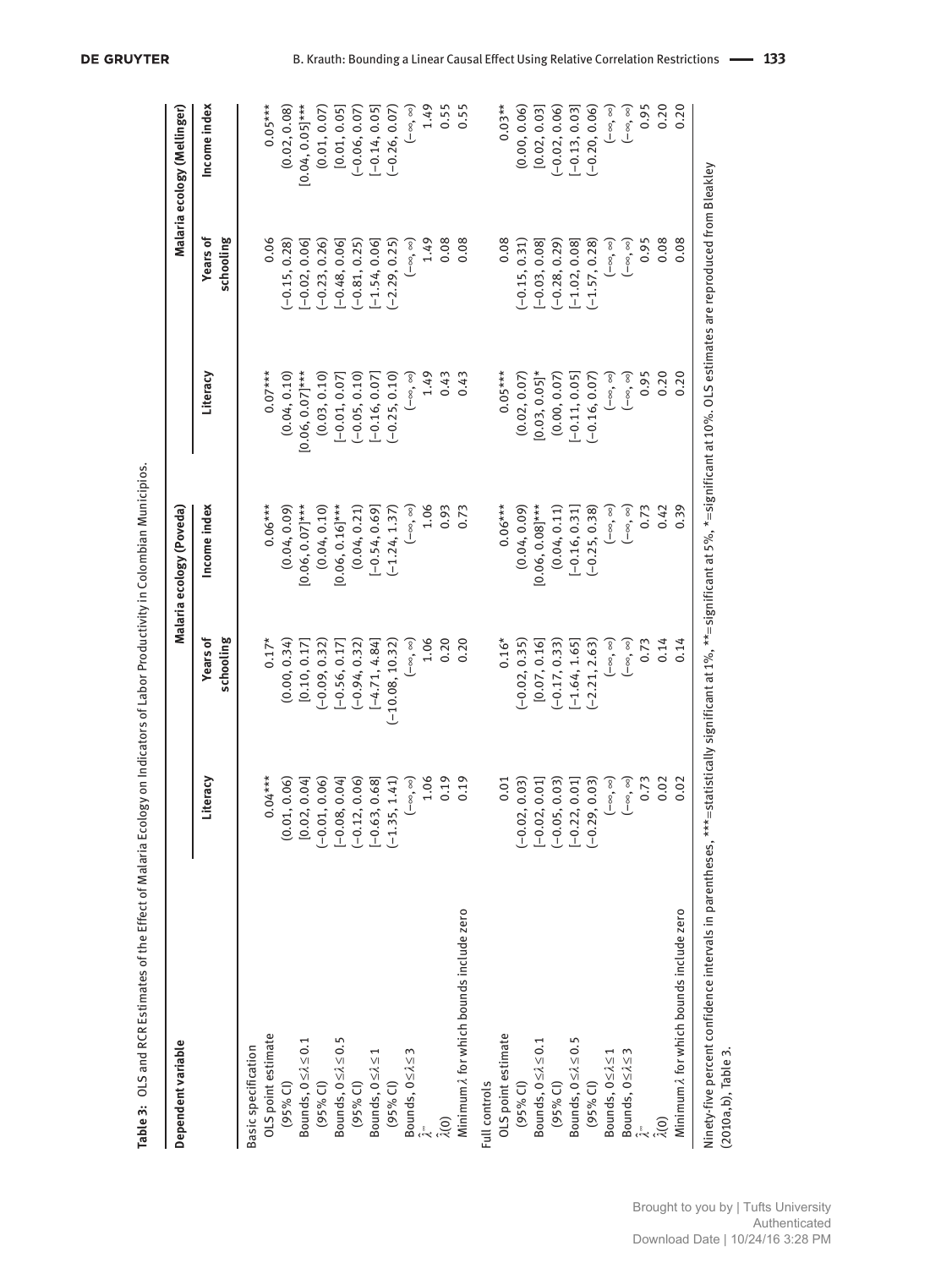While it is not surprising that data from random assignment is more reliable than observational data, note that this finding of greater robustness comes entirely from the data itself and not from any information on the research design. While the method described in this paper is no substitute for careful evaluation of research design, it provides a systematic and straightforward means for that evaluation to be informed by the data itself.

The methodology can be advanced in future research along two main fronts. First, the model is intentionally kept simple here but might be usefully extended to accomodate common features like fixed effects or simple forms of nonlinearity. Second, the estimators used here are based on ratios and/or inverses, and the literature on weak identification emphasizes that standard delta-method asymptotics can provide a poor approximation in a finite sample when a relevant denominator is nearly zero. Alternative inference procedures that are robust to this possibility may be useful in this setting.

# **Appendix Proofs of Propositions**

## **A.1 Proposition 1**

**Proof:** To establish result 1, note that:

$$
\lambda(b_x; m) = \frac{\text{corr}_{m}(x, y - b_x x - (y - b_x x)^p)}{\text{corr}_{m}(x, (y - b_x x)^p)}
$$

$$
= \frac{\text{cov}_{m}(x, y - b_x x - (y - b_x x)^p)}{\text{var}_{m}(x) \text{var}_{m}(y - b_x x - (y - b_x x)^p)}
$$

$$
= \frac{\text{cov}_{m}(x, (y - b_x x)^p)}{\text{var}_{m}(x) \text{var}_{m}((y - b_x x)^p)}
$$

$$
= \frac{\text{cov}_{m}(x, y) - b_x \text{var}_{m}(x)}{\text{cov}_{m}(x, y^p) - b_x \text{cov}_{m}(x, x^p)} - 1}
$$

We can apply several properties of the best linear predictor, specifically that  $cov(x, y^p) = cov(x^p, y^p)$ ,  $cov(x, x^p) = var(x^p)$  and  $var(y-y^p) = var(y) - var(y^p)$ , to further derive:

$$
\lambda(b_x; m) = \frac{\left(\frac{\text{cov}_m(x, y) - b_x \text{var}_m(x)}{\text{cov}_m(x^p, y^p) - b_x \text{var}_m(x^p)} - 1\right)}{\sqrt{\text{var}_m(y) - 2b_x \text{cov}_m(x, y) + b_x^2 \text{var}_m(x)}} - 1
$$
\n
$$
= \frac{\left(\frac{p_1}{p_2}\right)}{\sqrt{\frac{p_1}{p_2} - 1}}
$$
\n
$$
(21)
$$

where  $p_1$ ,  $p_2$ ,  $p_3$ , and  $p_4$  are all polynomials (and thus differentiable) in  $b_x$ . They are also differentiable in m. Application of the quotient and product rules implies that  $\lambda(b_x;m)$  is differentiable provided that (a)  $p_2\neq 0$ , (b)

 $p_4 \neq 0$ , and (c)  $\frac{P_3}{P_4}$ 4  $\frac{p_3}{p_2} > 1.$  $\frac{p_3}{p_4}$ >1. Condition (a) fails if and only if: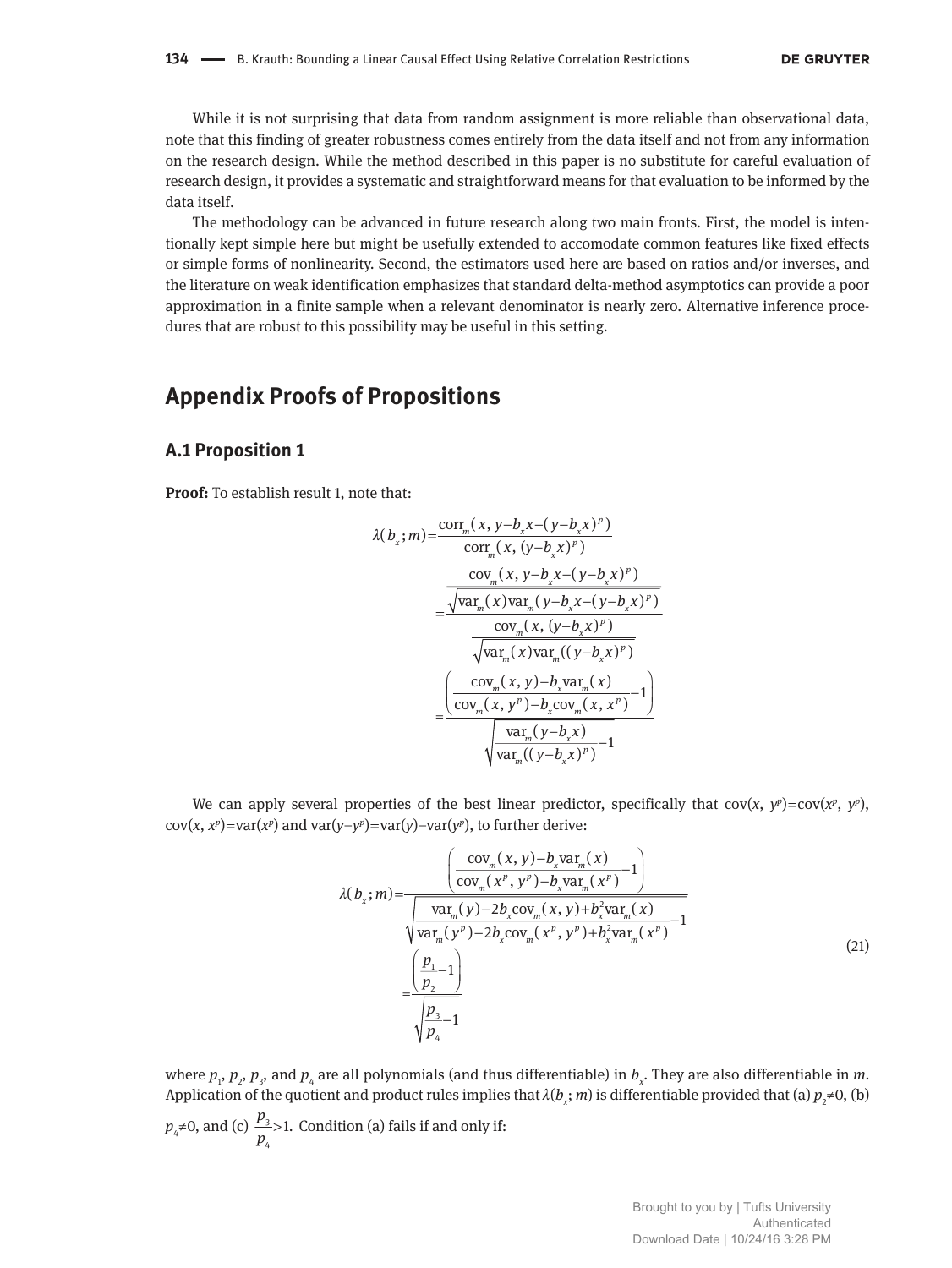$$
p_2 = \text{cov}_m(x^p, y^p) - b_x \text{var}_m(x^p) = 0
$$

Since  $var_m(x^p)$ >O by equation (11), we can solve to get

$$
b_x = \frac{\text{cov}_m(x^p, y^p)}{\text{var}_m(x^p)} = \beta_x^{\infty}(m)
$$

Condition (b) fails if and only if:

 $p_4 = \text{var}_{m} (y^p - b_x x^p) = 0$ 

which implies that  $y^p - b_\chi x^p$  is constant. Since the covariance of any random variable with a constant is zero, this in turn implies that  $cov(x^p, y^p - b_x x^p) = cov(x^p, y^p) - b_x var(x^p) = 0$ . Again we can solve for  $b_x$  to get:

$$
b_x = \frac{\text{cov}_m(x^p, y^p)}{\text{var}_m(x^p)} = \beta_x^{\infty}(m)
$$

Condition (c) fails if and only if  $p_{3} \leq p_{4}$ , or equivalently:

$$
\text{var}_{m}(y - b_{x}x) \leq \text{var}_{m}(y^{p} - b_{x}x^{p})
$$

Note that  $y^p$ – $b_x^{\phantom{p}}x^p$  is the best linear predictor of  $y$ – $b_x^{\phantom{p}}x$ , so:

$$
var_m(y - b_x x) = var_m(y^p - b_x x^p) + var_m(y - b_x x - (y^p - b_x x^p))
$$

This implies that  $var_m(y-b_xx-(y^p-b_xx^p))=0$ , which also implies that:

$$
y-b_xx-(y^p-b_xx^p)=0
$$

Rearranging, we get:

$$
y = y^p - b_x x^p + b_x x
$$

which implies that *y* is an exact linear function of  $(x, c)$  and equation (9) is violated. Therefore, condition (c) must hold. Since conditions (a), (b), and (c) hold for all  $b_x \neq \beta_x^*(m)$ ,  $\lambda(b_x;m)$ , is differentiable at all  $b_x \neq \beta_x^*(m)$ .

To establish result 2, note that var<sub>*m*</sub>(*x*) is strictly positive by (9) and var<sub>*m*</sub>(*x*<sup>*n*</sup>) is strictly positive by (11). Therefore:

$$
\lim_{b_x \to \infty} (\text{cov}_m(x, y) - b_x \text{var}_m(x)) = -\infty
$$
  

$$
\lim_{b_x \to \infty} (\text{cov}_m(x^p, y^p) - b_x \text{var}_m(x^p)) = -\infty
$$

So by L'Hospital's rule:

$$
\lim_{b_x \to \infty} \frac{\text{cov}_m(x, y) - b_x \text{var}_m(x)}{\text{cov}_m(x^p, y^p) - b_x \text{var}_m(x^p)} = \frac{\text{var}_m(x)}{\text{var}_m(x^p)}
$$

By the same reasoning:

$$
\lim_{b_x \to \infty} (\text{var}_{m}(x) - 2b_x \text{cov}_{m}(x, y) + b_x^2 \text{var}_{m}(x)) = \infty
$$
\n
$$
\lim_{b_x \to \infty} (\text{var}_{m}(y^p) - 2b_x \text{cov}_{m}(x^p, y^p) + b_x^2 \text{var}_{m}(x^p)) = \infty
$$
\n
$$
\lim_{b_x \to \infty} (-2\text{cov}_{m}(x, y) + 2b_x \text{var}_{m}(x)) = \infty
$$
\n
$$
\lim_{b_x \to \infty} (-2\text{cov}_{m}(x^p, y^p) + 2b_x \text{var}_{m}(x^p)) = \infty
$$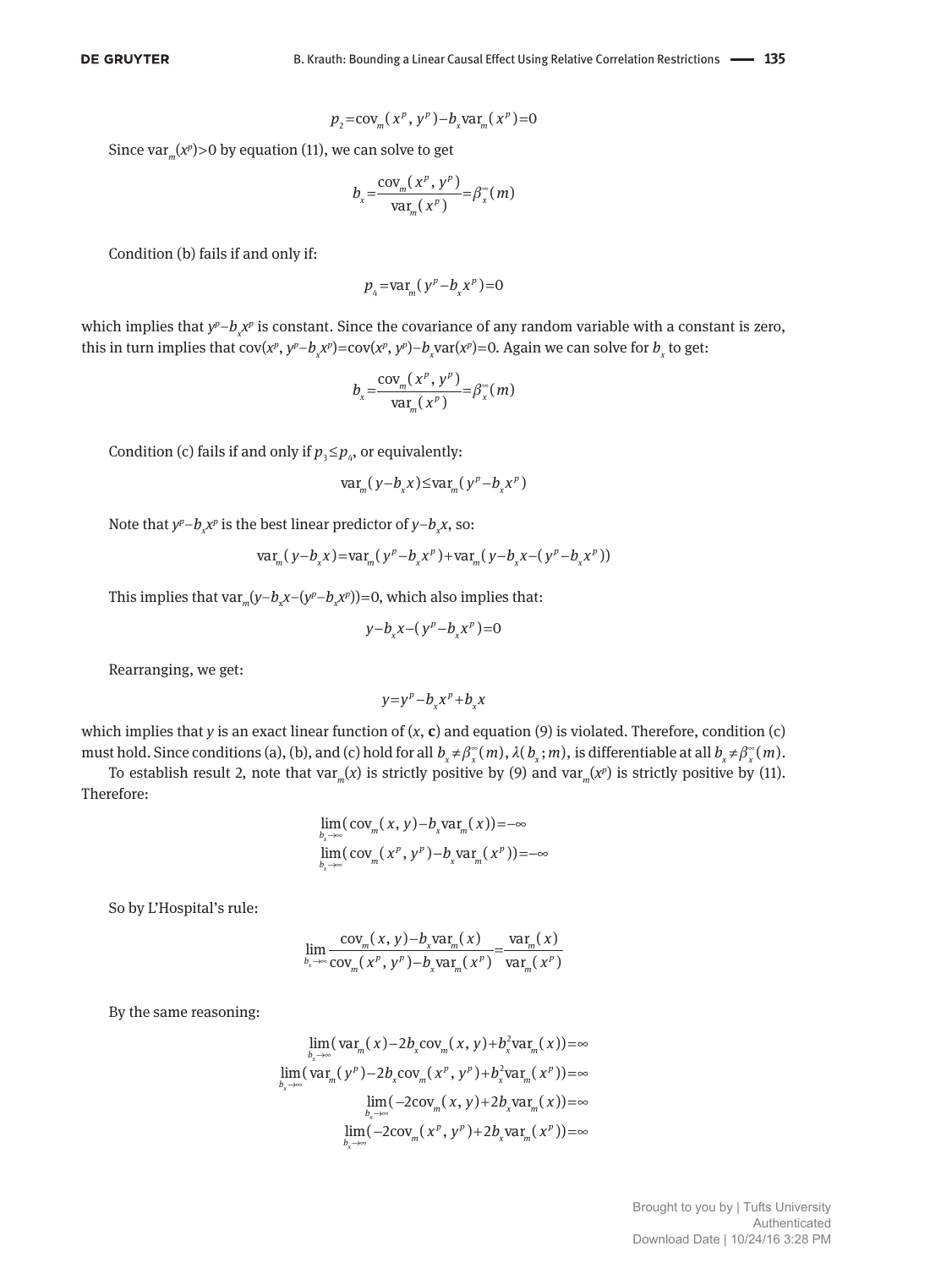So by two applications of L'Hospital's rule:

$$
\lim_{b_x \to \infty} \frac{\text{var}_{m}(y) - 2b_x \text{cov}_{m}(x, y) + b_x^2 \text{var}_{m}(x)}{\text{var}_{m}(y^p) - 2b_x \text{cov}_{m}(x^p, y^p) + b_x^2 \text{var}_{m}(x^p)} = \frac{\text{var}_{m}(x)}{\text{var}_{m}(x^p)}
$$

Result 2 can then be derived by substitution, and the argument repeated for  $\lim_{b,\to\infty}$ .

*To prove result 3 I first show how the behavior of*  $\lambda(b_x; m)$  *near*  $\beta_x^*(m)$  *depends on some special cases:* Case A: Suppose that *m* implies an exact linear relationship between  $y^p$  and  $x^p$ , i.e.

$$
E_m((y^p - a_m - b_m x^p)^2) = 0
$$
\n(22)

for some  $a_m$  and  $b_m$ . Then equation (14) is satisfied for all  $\lambda$  when  $b_x = \beta_x^*(m) = b_m$ . **Proof:** To show that  $\beta_x^*(m) = b_m$ :

$$
\beta_x^{\infty}(m) = \frac{\text{cov}_m(x^p, y^p)}{\text{var}_m(x^p)} \\
= \frac{\text{cov}_m(x^p, a_m + b_m x^p) + \text{cov}_m(x^p, y^p - a_m - b_m x^p)}{\text{var}_m(x^p)} \\
= \frac{b_m \text{var}_m(x^p) + 0}{\text{var}_m(x^p)} \\
= b_m
$$

To show that equation (14) is satisfied at  $β_x^*(m)$  for all λ, note that **. This implies** that:

$$
\begin{aligned} \text{var}_{m}(\mathbf{c}\beta_{\mathbf{c}}(\beta_{x}^{\infty}(m);m)) &= \text{var}_{m}(y^{p} - \beta_{x}^{\infty}(m)x^{p}) \\ &= \text{var}_{m}(y^{p} - b_{m}x^{p}) \\ &= \text{var}_{m}(y^{p} - b_{m}x^{p}) - 2\text{cov}_{m}(y^{p} - b_{m}x^{p}, a_{m}) + \text{var}_{m}(a_{m}) \\ &= \text{var}_{m}(y^{p} - a_{m} - b_{m}x^{p}) \\ &= 0 \end{aligned}
$$

and by the same argument  $cov_m(x, \mathbf{c} \beta_c(\beta_x^*(m); m))=0.$  ${\bf c}\beta_{\rm c}(\beta_{\rm x}^{\infty}(m);m)$ )=0. Equation (14) thus reduces to 0= $\lambda$ 0, a condition that is satisfied by any  $\lambda$ .

Case B: Suppose that *m* implies:

$$
\frac{\text{cov}_m(y, x)}{\text{var}_m(x)} = \frac{\text{cov}_m(y^p, x^p)}{\text{var}_m(x^p)}
$$
(23)

Then equation (14) is satisfied for all  $\lambda$  when  $b_x = \beta_x^{\infty}(m)$ . **Proof:** First, note that in this case:

$$
\begin{aligned}\n\text{cov}_{m}(x, y - \beta_{x}^{\infty}(m)x - \mathbf{c}\beta_{\mathbf{c}}(\beta_{x}^{\infty}(m); m)) &= \text{cov}_{m}(x, y - \beta_{x}^{\infty}(m)x - y^{p} + \beta_{x}^{\infty}(m)x^{p}) \\
&= \text{cov}_{m}(x, y) - \beta_{x}^{\infty}(m)\text{var}_{m}(x) - \text{cov}_{m}(y^{p}, x^{p}) + \beta_{x}^{\infty}(m)\text{var}_{m}(x^{p}) \\
&= \text{cov}_{m}(x, y) - \frac{\text{cov}_{m}(x, y)}{\text{var}_{m}(x)}\text{var}_{m}(x) - \text{cov}_{m}(y^{p}, x^{p}) + \frac{\text{cov}(x^{p}, y^{p})}{\text{var}(x^{p})}\text{var}(x^{p}) \\
&= 0\n\end{aligned}
$$

and: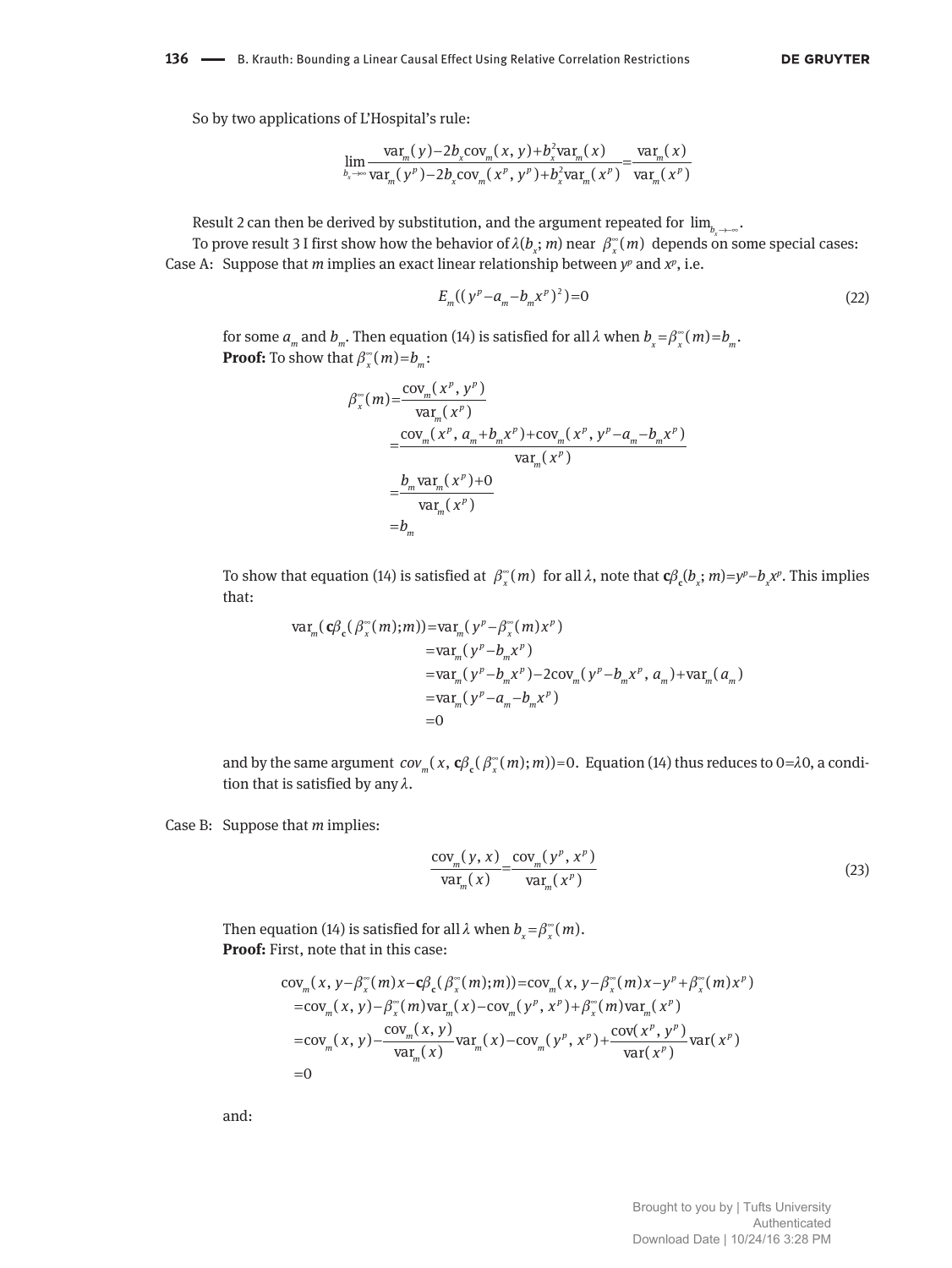$$
\begin{aligned} \text{cov}_{m}(x, \mathbf{c}\beta_{\mathbf{c}}(\beta_{x}^{\infty}(m);m)) = & \text{cov}_{m}(x, y^{p} - \beta_{x}^{\infty}(m)x^{p}) \\ &= & \text{cov}_{m}(x^{p}, y^{p}) - \beta_{x}^{\infty}(m)\text{var}_{m}(x^{p}) \\ &= & \text{cov}_{m}(x^{p}, y^{p}) - \frac{\text{cov}_{m}(x^{p}, y^{p})}{\text{var}_{m}(x^{p})}\text{var}_{m}(x^{p}) \\ &= & 0 \end{aligned}
$$

Equation (14) thus reduces to  $0=$ λ0, which is satisfied for all  $\lambda$ .

Case C: Suppose that neither (22) nor (23) hold. Then for any  $\lambda \in (-\infty, \lambda^{\infty}(m)) \cup (\lambda^{\infty}(m), \infty)$  there is a  $b_x$  such that  $\lambda(b_x; m)$ = $\lambda$ , i.e., that solves equation (14).

**Proof:** First, note that since  $cov_m(x^p, y^p) - \beta_x^{\infty}(m)var_m(x^p) = 0$ , the existence of a solution to equation (14) when  $b_x = \beta_x^{\infty}(m)$  requires that either  $var_m(y^p - \beta_x^{\infty}(m)x^p) = 0$ , implying (22) holds, or  $cov_m(x,y) - \beta_x^*(m) var_m(x) = 0$ , *implying (23) holds. Since neither holds*, there is no  $\lambda$  that satisfies equation (14) for  $b_x = \beta_x^{\infty}(m)$ .

Next I characterize the behavior of  $\lambda(b_x; m)$  near  $\beta_x^*(m)$ . Since var<sub>*m*</sub>( $x^p$ )>0,  $p_2$  is positive for

 $b_x < \beta_x^{\infty}(m)$ , negative for  $b_x > \beta_x^{\infty}(m)$ , and zero when  $b_x = \beta_x^{\infty}(m)$ . Also note that  $cov_m(x,y)$  $-\beta_{\alpha}^{\infty}(m) \text{var}_{m}(x) = \text{cov}_{m}(x, y) - \frac{\text{cov}_{m}(x^{p}, y^{p})}{\text{var}_{m}(x^{p})} \text{var}_{m}(x),$  $-\beta_{x}^{\infty}(m)$ var<sub>m</sub> $(x)$ =cov<sub>m</sub> $(x, y)$ - $\frac{\text{cov}_{m}(x^{p}, y^{p})}{\text{var}_{m}(x^{p})}$ var<sub>m</sub>  $-\beta_x^{\infty}(m) \text{var}_m(x) = \text{cov}_m(x, y) - \frac{\text{cov}_m(x^p, y^p)}{\text{var}_m(x^p)} \text{var}_m(x)$ , so  $p_1$  is strictly positive for all  $b_x \approx \beta_x^{\infty}(m)$  if  $\frac{\text{cov}_m(x, y)}{\text{var}_m(x)} > \frac{\text{cov}_m(x^p, y^p)}{\text{var}_m(x^p)},$  $\frac{\partial w_m(x, y)}{\partial x_m(x)} > \frac{\partial w_m(x^p, y^p)}{\partial x_m(x^p)}$  $(x, y)$  cov<sub>m</sub> $(x^p, y)$  $\frac{f(x,y)}{f(x)} > \frac{\text{cov}_{m}(x^{p}, y^{p})}{\text{var}_{m}(x^{p})}$ , and strictly negative for all  $b_{x} \approx \beta_{x}^{\infty}(m)$  if  $\frac{\text{cov}_{m}(x, y)}{\text{var}_{m}(x)} < \frac{\text{cov}_{m}(x^{p}, y^{p})}{\text{var}_{m}(x^{p})}$ .  $\frac{m(x, y)}{m(x)} < \frac{\text{cov}_m(x^p, y^p)}{\text{var}_m(x^p)}$  $(x, y)$   $cov_m(x^p, y)$ *x*  $var_m(x)$  $\overline{\phantom{a}}$ 

This implies that:

$$
\lim_{b_x \uparrow \beta_x^{\infty}(m)} \lambda(b_x; m) = \begin{cases} \n\infty & \text{if } \frac{\text{cov}_m(y, x)}{\text{var}_m(x)} > \frac{\text{cov}_m(y^p, x^p)}{\text{var}_m(x^p)} \\ \n-\infty & \text{if } \frac{\text{cov}_m(y, x)}{\text{var}_m(x)} < \frac{\text{cov}_m(y^p, x^p)}{\text{var}_m(x^p)} \n\end{cases}
$$

and

$$
\lim_{b_x \to \beta_x^-(m)} \lambda(b_x; m) = \begin{cases} -\infty & \text{if } \frac{\text{cov}_m(y, x)}{\text{var}_m(x)} > \frac{\text{cov}_m(y^p, x^p)}{\text{var}_m(x^p)} \\ \infty & \text{if } \frac{\text{cov}_m(y, x)}{\text{var}_m(x)} < \frac{\text{cov}_m(y^p, x^p)}{\text{var}_m(x^p)} \end{cases}
$$

*I* have thus established that  $\lim_{b_x \to -\infty} \lambda(b_x; m) = \lambda^{\infty}(m)$ , that  $\lim_{b_x \uparrow \beta^{\infty}_x} \lambda(b_x; m)$  is either  $-\infty$  or  $\infty$ , and that  $\lambda(b_x; m)$  is continuous on  $\lambda(c_x, \beta_x^m(m))$ . Suppose for the moment that  $\lim_{b_x \uparrow \beta_x^m(m)} \lambda(b_x; m) = -\infty$ . By the intermediate value theorem, for any  $\lambda \in (-\infty(m))$ , there exists some  $b_x \in (-\infty, \beta_x^{\infty}(m))$  such that  $\lambda(b_x; m) = \lambda$ . This is a sufficient condition for  $b_x$  to solve equation (14). Since  $\lim_{b_x \uparrow \beta_x^*} = -\infty$ , then *x x*  $\lim_{b\downarrow\beta^{\infty}_k(m)}\lambda(b_x;m)=\infty$ . Again, since  $\lambda(b_x;m)$  is continuous on  $(\beta^{\infty}_x(m),\infty)$ , the intermediate value *theorem* implies that for any  $\lambda \in (\lambda^{\infty}(m), \infty)$  there exists some  $b_x \in (\beta_x^{\infty}(m), \infty)$  such that  $\lambda(b_x; m) = \lambda$ . Therefore, for any  $\lambda \in (-\infty, \lambda^{\infty}(m)) \cup (\lambda^{\infty}(m), \infty)$  there is a  $b_x$  such that  $\lambda(b_x; m)=\lambda$ , i.e., that solves equation (14). The same argument can be duplicated for the case  $\lim_{b\downarrow b\infty} \lambda(b_x) = \infty$ . Note that there *x x* may or may not be a  $b_x$  such that  $\lambda(b_x; m) = \lambda^{\infty}(m)$ .

To prove result 4, pick any  $b_x$  and consider two cases. First, suppose that  $b_x = \beta_x^{\infty}(m)$ . Then  $b_x \notin \tilde{B}(\Lambda; m)$  since  $\lambda(b_x;m)$  does not exist. Next, suppose that  $b_x\neq\beta_x^*(m)$ . Then  $\lambda(b_x;m)$  exists (by result 1 of this proposition) and provides the unique  $\lambda$  that solves equation (14) for that  $\lambda$ . Therefore,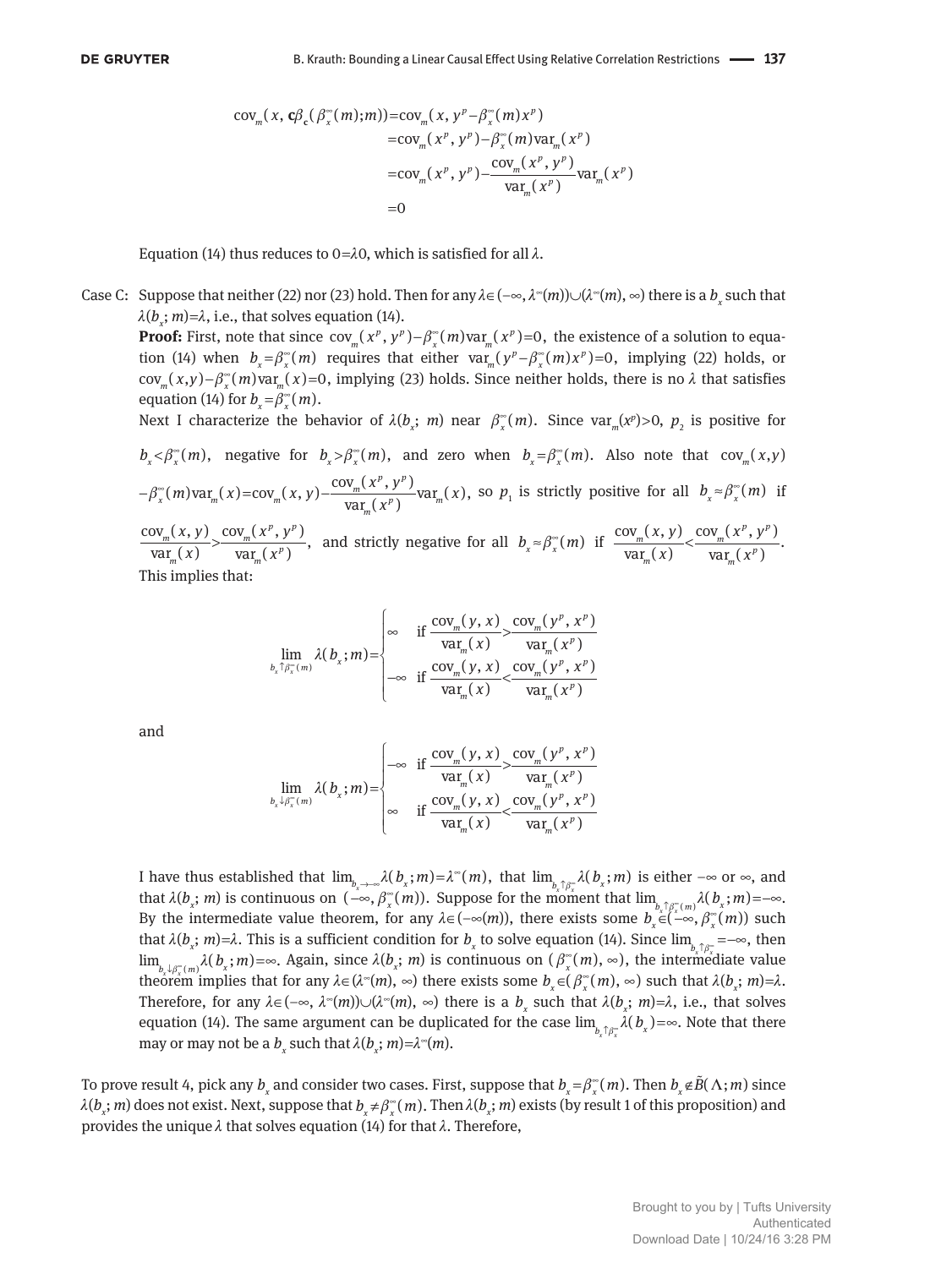$$
b_x \in \widetilde{B}(\Lambda; m)
$$
 if and only if  $b_x \in B_x(\Lambda; m)$  and  $b_x \neq \beta_x^{\infty}(m)$ 

which is another way of stating the result.  $\Box$ 

#### **A.2 Proposition 2**

**Proof:** Since Λ is nonempty,  $\lambda^{\infty}(m_0) \notin \Lambda$  implies that Λ must contain some  $\lambda \neq \lambda^{\infty}(m_0)$ . Result 3 of Proposition 1 says that there exists some  $b_{_\chi}$  such that ( $\lambda,$   $b_{_\chi}$ ) satisfy equation (14). Therefore, the identified set is nonempty.

Since  $\Lambda$  is closed,  $\lambda^{\infty}(m_0) \notin \Lambda$  implies that there is some  $\varepsilon > 0$  such that  $(\lambda_{\infty}(m_0) - \varepsilon, \lambda^{\infty}(m_0) + \varepsilon)$  is disjoint from  $\Lambda$ . Result 2 of Proposition 1 says that  $\lim_{b_x\to\infty}\lambda(b_x;m_0)=\lim_{b_x\to\infty}\lambda(b_x;m_0)=\lambda^{\infty}(m_0)$ . This means that given such an  $\varepsilon$ , there is some finite  $B_{\varepsilon}$  such that  $\hat{B_{\varepsilon}} > \beta^{\infty}_{x}(m_{0})$  and:

$$
|b_x| > B_{\varepsilon} \Rightarrow \lambda(b_x; m_0) \in (\lambda^{\infty}(m_0) - \varepsilon, \lambda^{\infty}(m_0) + \varepsilon)
$$
 (by result 2 of Proposition 1)  
\n
$$
\Rightarrow \lambda(b_x; m_0) \notin \Lambda \text{ (since } (\lambda^{\infty}(m_0) - \varepsilon, \lambda^{\infty}(m_0) + \varepsilon) \text{ is disjoint from } \Lambda)
$$
  
\n
$$
\Rightarrow b_x \notin \widetilde{B}(\Lambda, m_0) \text{ (by definition of } \widetilde{B})
$$
  
\n
$$
\Rightarrow b_x \notin \widetilde{B}(\Lambda, m_0) \cup \{\beta_x^{\infty}(m_0)\} \text{ (since } B_{\varepsilon} > \beta_x^{\infty}(m_0))
$$
  
\n
$$
\Rightarrow b_x \notin B_x(\Lambda, m_0) \text{ (by result 4 of Proposition 1)}
$$

Therefore, the identified set is bounded.  $\Box$ 

## **A.3 Proposition 3**

**Proof:** Both  $\beta_x^*(m)$  and  $\lambda^*(m)$  are continuous in *m* by the quotient rule, given that var<sub>*m*</sub>(*x*<sup>*p*</sup>)>0. Result 1 of Proposition 1 says that  $\lambda(b_x; m)$  is continuous in *m* for all  $b_x \neq \beta_x^*(m)$ ). So the first set of results follows from the straightforward application of Slutsky's theorem.

For the second result, note that the implicit function theorem implies that  $\beta_x^L(\Lambda; m)$  is continuously differentiable in *m* if  $\frac{m(x, y, ..., y)}{dy}|_{b_x = \beta_x^L(\Lambda; m)}$  $\frac{(b_x; m)}{db}\Big|_{b_x = \beta_x^L(\Lambda; m)} \neq 0.$ *x b*<sub>*x*</sub>= $\beta_x^L(\Lambda; m)$  $d\lambda(b_\cdot; m$  $db_{x}$   $b_{x} = \beta_{x}^{L}(\Lambda)$ λ  $\hat{b}_{n}(\Lambda; m)$ ≠0. In that case, consistency of  $\hat{b}_{n}(\Lambda)$  follows from Slutsky's theorem. The same argument applies to  $\hat{b}_{\textit{\tiny{XH}}}(\Lambda)$ .

For the third result, note that if  $B_x(\Lambda; m_0) = \mathbb{R}$ , then result 2 of Proposition 1 implies  $\lambda^{\infty}(m_0)$  is in the interior of  $\Lambda$ . Therefore, there exists an  $\varepsilon > 0$  and  $B_1 < B$  such that  $[\lambda(B_1; m_0) - \varepsilon, \lambda(B_1; m_0) + \varepsilon] \subset \Lambda$ . Since  $\hat{\lambda}(B_1) \stackrel{p}{\rightarrow} \lambda(B_1; m_0)$ :

$$
\lim_{n\to\infty}\Pr(\hat{b}_{xL} < B) \ge \lim_{n\to\infty}\Pr(\hat{\lambda}(B_1) \in \Lambda) = 1
$$

The same argument applies to  $\hat{b}_{xH}(\Lambda)$ , with a change of sign.  $\Box$ 

#### **A.4 Proposition 4**

**Proof:** Both  $\beta_x^L(\Lambda; m)$  and  $\beta_x^H(\Lambda; m)$  are differentiable in *m* under these conditions, so the result follows from direct application of the delta method, where:

$$
A = \begin{bmatrix} \nabla_m \beta_x^L (\Lambda; m) \big|_{m = m_0} \\ \nabla_m \beta_x^H (\Lambda; m) \big|_{m = m_0} \end{bmatrix}
$$
 (24)

The expression for *A* given in the proposition comes from applying the implicit function theorem: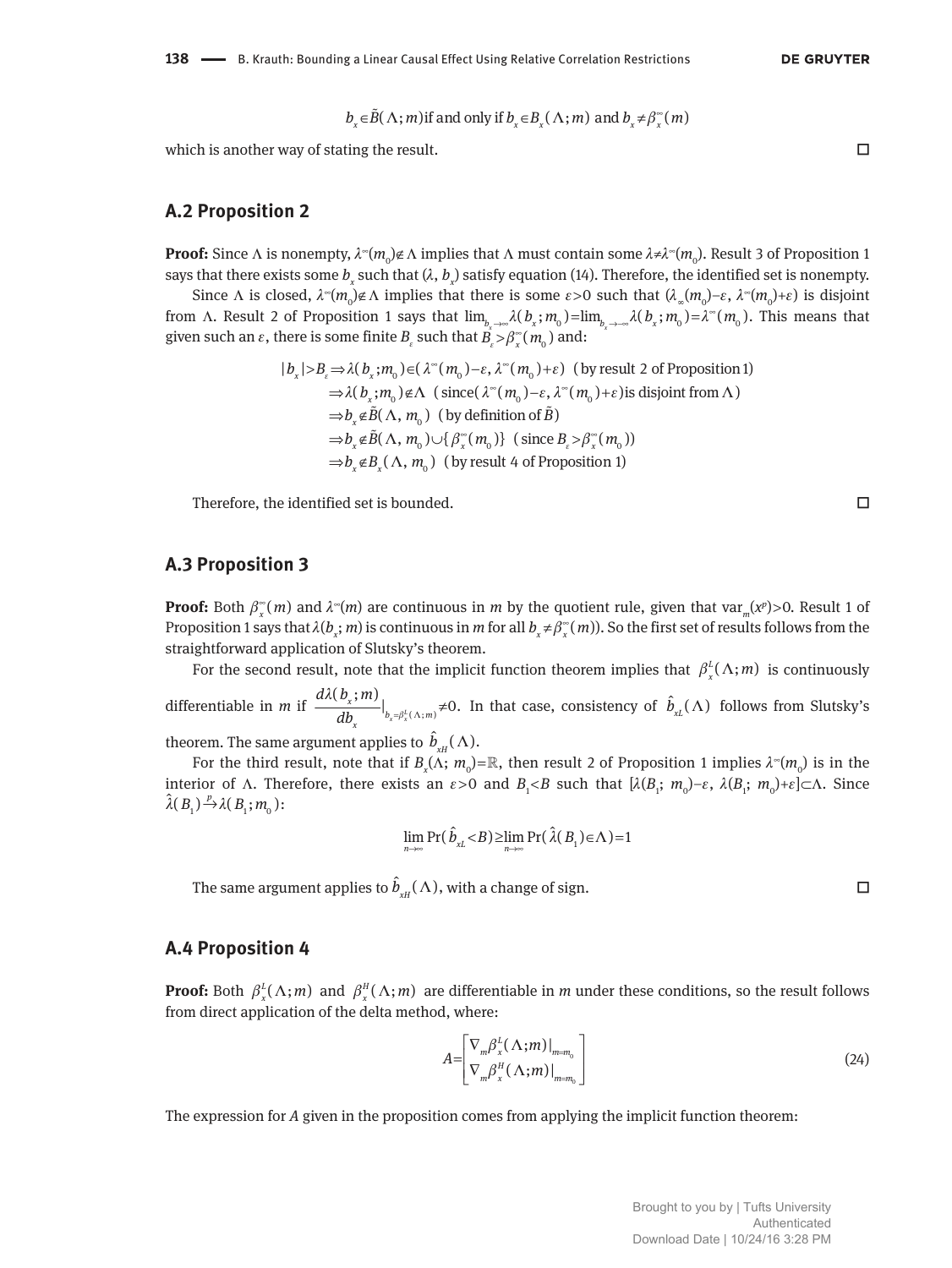$$
\nabla_m \beta_x^L(\Lambda; m) = -\frac{\nabla_m \lambda(b_x; m)}{\partial \lambda(b_x; m) / \partial b_x}\Big|_{b_x = \beta_x^L(\Lambda; m)}
$$
\n
$$
\nabla_m \beta_x^H(\Lambda; m) = -\frac{\nabla_m \lambda(b_x; m)}{\partial \lambda(b_x; m) / \partial b_x}\Big|_{b_x = \beta_x^H(\Lambda; m)}
$$
\n(25)

and substituting. While mathematically unnecessary, this substitution is important computationally. Derivatives of  $\lambda(b_x;m)$  – a closed form function with closed form derivatives – can be calculated much more accurately than derivatives of  $\beta_x^L(\Lambda; m)$  – an implicit function that must be approximated by iterative methods.  $\square$ 

#### **A.5 Proposition 5**

**Proof:** If var( $x^p$ )=0, then cov( $x$ ,  $y^p$ - $b_x x^p$ )=0 for all  $b_x$ . This implies that (14) holds if and only if cov( $x$ ,  $y$ - $b_x x$ )=0, i.e., if  $b_x = \text{cov}(x, y) / \text{var}(x)$ .

## **A.6 Proposition 6**

**Proof:** First, rewrite:

$$
\lambda(b_x; m) = \frac{\text{corr}_{m}(x, y - b_x x - y^p + b_x x^p)}{\text{corr}_{m}(x, y^p - b_x x^p)} \\
= \frac{\text{cov}_{m}(x, y - b_x x - y^p + b_x x^p)}{\text{corr}_{m}(x, y^p - b_x x^p) \sqrt{\text{var}_{m}(x) \text{var}_{m}(y - b_x x - y^p + b_x x^p)}} \\
= \frac{q_1(b_x; m)}{q_2(b_x; m)}
$$

The numerator of  $\lambda(b_x; \hat{m}_n)$  is:

$$
q_1(b_x; \hat{m}_n) \xrightarrow{p} \text{cov}(x, y) - b_x \text{var}(x)
$$

while the denominator is

$$
q_{2}(b_{x};\hat{m}_{n})\rightarrow{p}0
$$

In a given finite sample,  $q_2(b_x; \hat{m}_n)$  will be nonzero with probability one if *x* or any of **c** is continuously distributed, and probability approaching one as  $n\to\infty$  (WPA1) otherwise. So  $\lambda(b_x;\hat{m}_n)$  will exist even though  $\lambda(b_x;m_{_0})$  does not. Let  $\beta_x^{OLS}(m)$  be the value of  $b_x$  that implies  $q_1(b_x;m)$ =0, or equivalently:

$$
\beta_{x}^{\text{OLS}}(m) = \frac{\text{cov}_{m}(x - x^{p}, y - y^{p})}{\text{var}_{m}(z - x^{p})}
$$

Note that  $\beta_x^{\text{OLS}}(\hat{m}_n)$  is just the coefficient on *x* from the OLS regression of *y* on *x* and **c**, and that:

$$
\beta_x^{\text{OLS}}(\hat{m}_n) \xrightarrow{P} \beta_x^{\text{OLS}}(m_0) = \frac{\text{cov}(x - x^p, y - y^p)}{\text{var}(x - x^p)} = \frac{\text{cov}(x, y)}{\text{var}(x)} = \beta_x
$$
\n(26)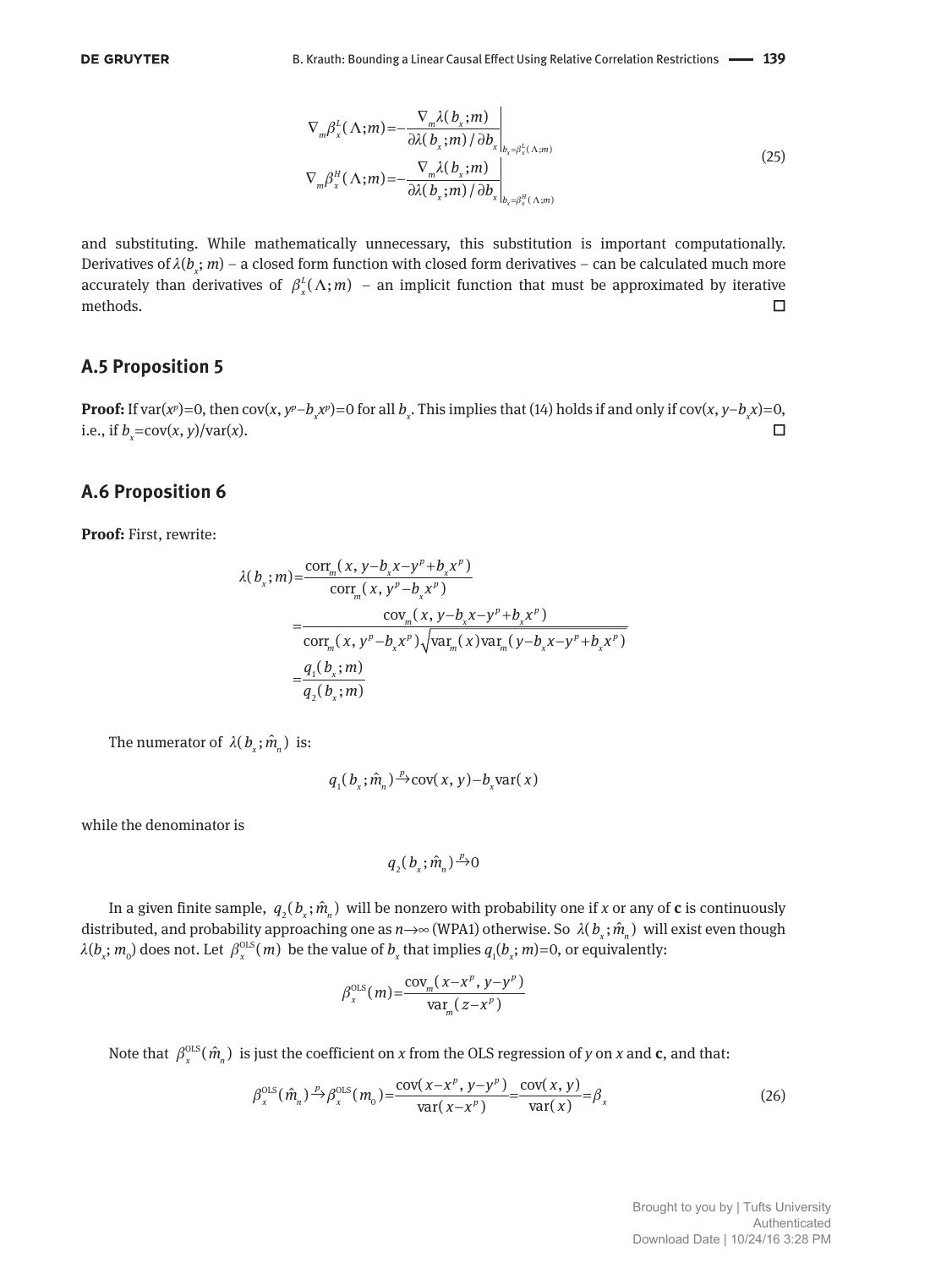Since  $q_1(\beta_x^{\text{OLS}}(\hat{m}_n))=0$  by construction and  $q_2(\beta_x^{\text{OLS}}(\hat{m}_n))\neq0$  WPA1:

$$
\lambda(\beta_{x}^{\text{OLS}}(\hat{m}_n);\hat{m}_n) = 0 \in \Lambda \quad \text{WPA1}
$$

Therefore:

$$
\hat{\beta}^{L}(\Lambda) \leq \beta_{x}^{\text{OLS}}(\hat{m}_n) \leq \hat{\beta}^{H}(\Lambda) \quad \text{WPA1}
$$
\n(27)

Pick any  $\varepsilon > 0$ . The event  $(|\beta_x^{\text{OLS}}(\hat{m}_n) - \beta_x| < \varepsilon)$  clearly implies  $(\beta_x^{\text{OLS}}(\hat{m}_n) > \beta_x - \varepsilon)$ , which itself implies  $(\hat{\beta}^H(\Lambda))>\beta_{x}-\varepsilon)$  by equation (27). Therefore:

$$
\Pr(|\beta_{x}^{\text{OLS}}(\hat{m}_n) - \beta_{x}| < \varepsilon) \le \Pr(\hat{\beta}^H(\Lambda) > \beta_{x} - \varepsilon) \le 1
$$

By (26),  $Pr(|\beta_x^{\text{OLS}}(\hat{m}_n) - \beta_x| < \varepsilon) \rightarrow 1$ , so by the sandwich theorem:

$$
Pr(\hat{\beta}^H(\Lambda) > \beta_x - \varepsilon) \to 1 \tag{28}
$$

Let  $\lambda^{\max}$  satisfy  $|\lambda| \leq \lambda^{\max}$  for all  $\lambda \in \Lambda$ . Then  $\lambda \in \Lambda$  implies  $|\lambda| \leq \lambda^{\max}$ . Therefore:

$$
0 \le \Pr(\hat{\beta}^{H}(\Lambda) \ge \beta_{x} + \varepsilon)
$$
  
=  $\Pr(\lambda(b_{x}; \hat{m}_{n}) \in \Lambda \text{ for some } b_{x} > \beta_{x} + \varepsilon)$   

$$
\le \Pr(|\lambda(b_{x}; \hat{m}_{n})| \le \lambda^{\max} \text{ for some } b_{x} \ge \beta_{x} + \varepsilon)
$$
 (29)

Now, for any δ*≠*0

$$
q_1(\beta_x + \delta; \hat{m}_n) \xrightarrow{p} cov(x, y) - (\beta_x + \delta) var(x) = -\delta var(x) \neq 0
$$
  

$$
q_2(\beta_x + \delta; \hat{m}_n) \xrightarrow{p} 0
$$

Therefore:

$$
\Pr(|\lambda(b_x; \hat{m}_n)| \le \lambda^{\max} \text{ for some } b_x \ge \beta_x + \varepsilon) \to 0 \tag{30}
$$

By the sandwich theorem (29) and (30) imply  $Pr(\hat{\beta}^H(\Lambda) \geq \beta_x + \varepsilon) \rightarrow 0$ , or equivalently that:

$$
Pr(\hat{\beta}^H(\Lambda) < \beta_x + \varepsilon) \to 1 \tag{31}
$$

Taking (28) and (31) together produces:

$$
Pr(|\hat{\beta}^H(\Lambda) - \beta_x| < \varepsilon) \to 1\tag{32}
$$

which is the result stated in the proposition. The same argument applies to  $\beta^L_x$ .  $\beta_{\rm v}^{\rm L}$ .

# **References**

Altonji, J. G., T. E. Elder, and C. R. Taber. 2005a. "An Evaluation of Instrumental Variable Strategies for Estimating the Effects of Catholic Schooling." *Journal of Human Resources* 40: 791–821.

Altonji, J. G., T. E. Elder, and C. R. Taber. 2005b. "Selection on Observed and Unobserved Variables: Assessing the Effectiveness of Catholic Schools." *Journal of Political Economy* 113: 151–184.

- Bleakley, H. 2010a. "Data and Code for 'Malaria Eradication in the Americas: A Retrospective Analysis of Childhood Exposure'." Accessed March 7, 2012. doi://10.1257/app.2.2.1.
- Bleakley, H. 2010b. "Malaria Eradication in the Americas: A Retrospective Analysis of Childhood Exposure." *American Economic Journal: Applied Economics* 2: 1–45.